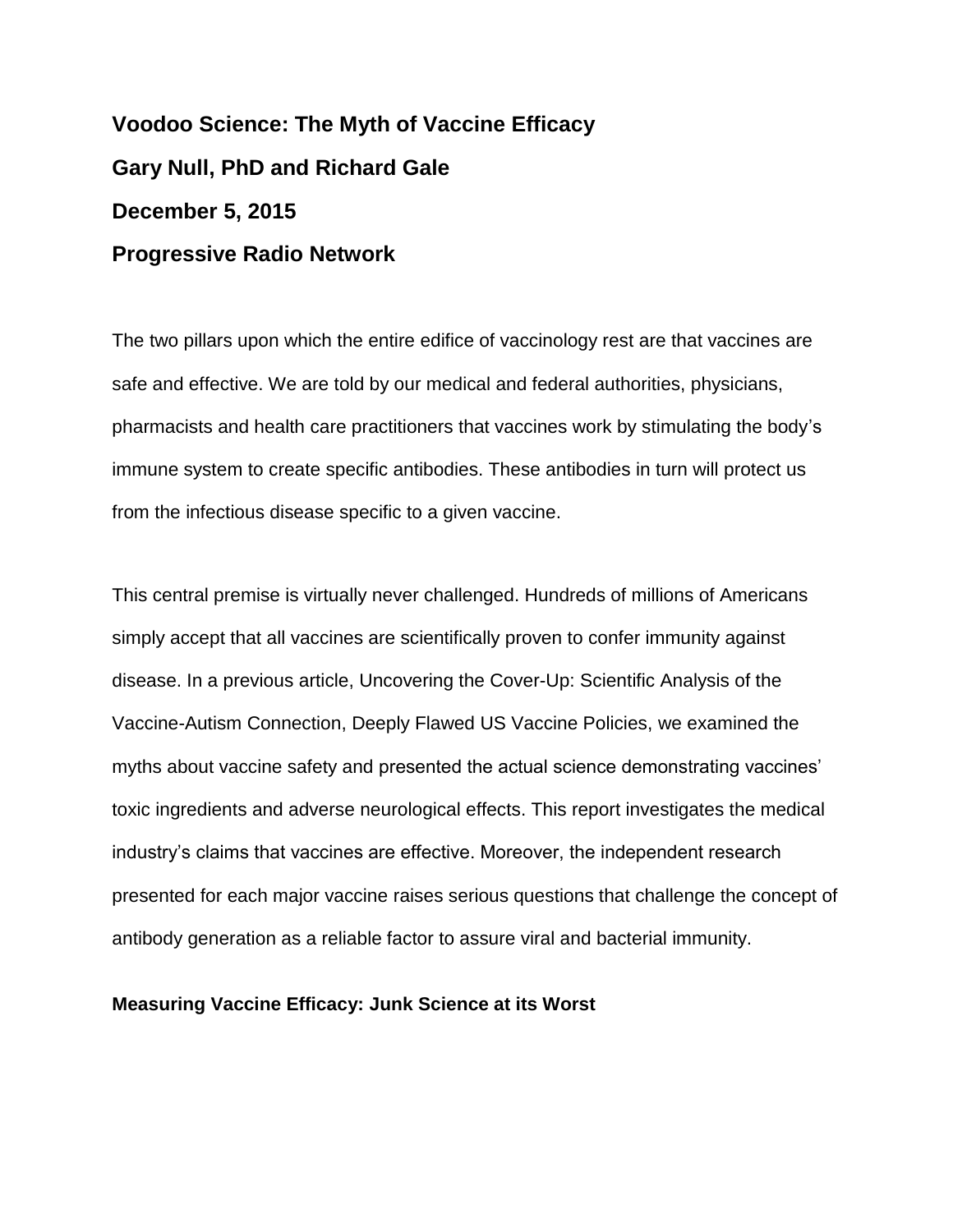Every flu season, millions of Americans visit their physician's office or local pharmacy to receive a flu shot. Recipients are given one of a handful of influenza vaccines on the market. The same vaccine will be injected into a 14 pound infant, teenage athletes weighing 200 pounds, and frail, immunocompromised elderly patients. Regardless of age, weight, medical history, previous compromised immune system and any other health factor, they are all given the same exact chemical cocktail. Furthermore, we are told to accept that this one-size-fits-all approach will predictably result in the production of a number of protective antibodies that will ward off a flu infection.

Once the flu season concludes, vaccinated persons who made it through the season without contracting a diagnosed flu infection are categorized by our health officials as having been successfully immunized. And these statistics then stand as living proof of the vaccine's efficacy. Meanwhile, very little if any attention is paid to the numerous other factors that have been shown to influence immunity, including, quality of diet, additional nutrient profile, vitamin D, A and C status, exercise, stress management, exposure to environmental toxins, sleep patterns and biochemical and genetic makeup.

A person who chooses to be vaccinated and follows a healthy lifestyle by eating a balanced wholesome diet, minimizing environmental toxins, engaging in regular exercise and practicing de-stress techniques is far less likely to fall sick. It is therefore impossible and completely unscientific to make any absolute claims that vaccines are the sole protective cause for not contracting an infectious illness. On the other hand, an unvaccinated individual who eats the standard American diet, suffers from multiple nutrient deficiencies, and leads a sedentary, high-stress lifestyle, has a higher risk of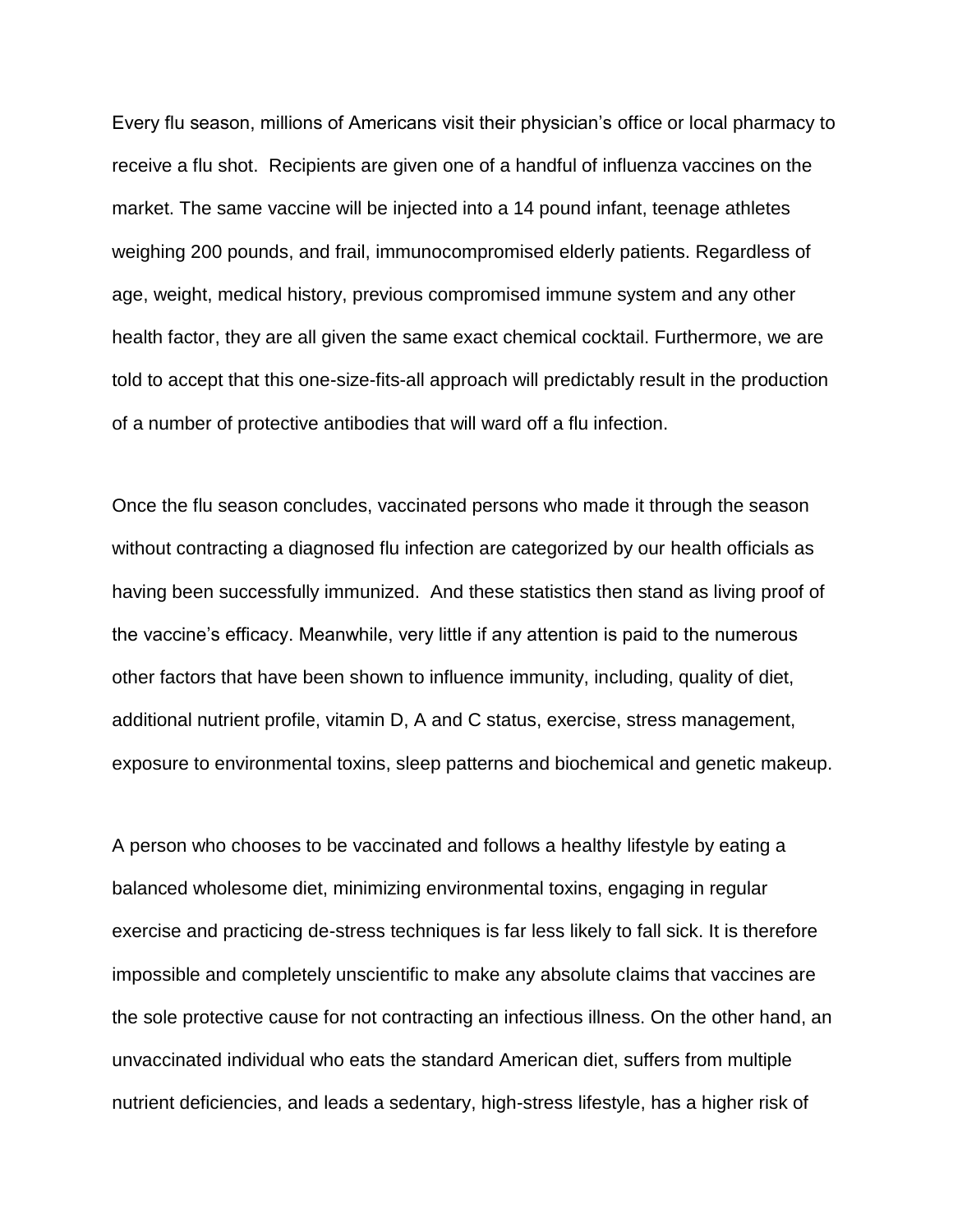developing a significantly compromised immune system condition. If such a person comes down with an illness, how can it be blamed on the absence of a vaccine and not the unhealthy lifestyle?

When assessing the impact of vaccines, removing the body's many other biomolecular principles and functions from the equation is completely unscientific, The claim that a vaccine can prevent disease without looking at many other critical health factors in a person's life is contrary to a scientific gold standard for assessing health and illness. It is no different than if a person took vitamin C and subsequently didn't come down with a cold, that it was exclusively the vitamin C intake that deserves all the credit also being unscientific.

There is very strong evidence suggesting that all clinical trials carried out by vaccine manufacturers fall short of demonstrating vaccine efficacy accurately. And when they are shown to be efficacious, it is frequently in the short term and offer only partial protection. According to an article in the peer-reviewed The Journal of Infectious Diseases, the only way to evaluate vaccines is to scrutinize the epidemiological data obtained from real-life conditions. In other words, researchers simply cannot -- or will not -- adequately test a vaccine's effectiveness and immunogenicity prior to its release onto an unsuspecting public. (1)

Based upon our research a study has yet to be undertaken that evaluates the long-term progress of both fully vaccinated and unvaccinated children of comparable biochemistries, ages, and lifestyles. Since immunity hinges on more than vaccination status, it stands to reason that the only way to make a fair determination about the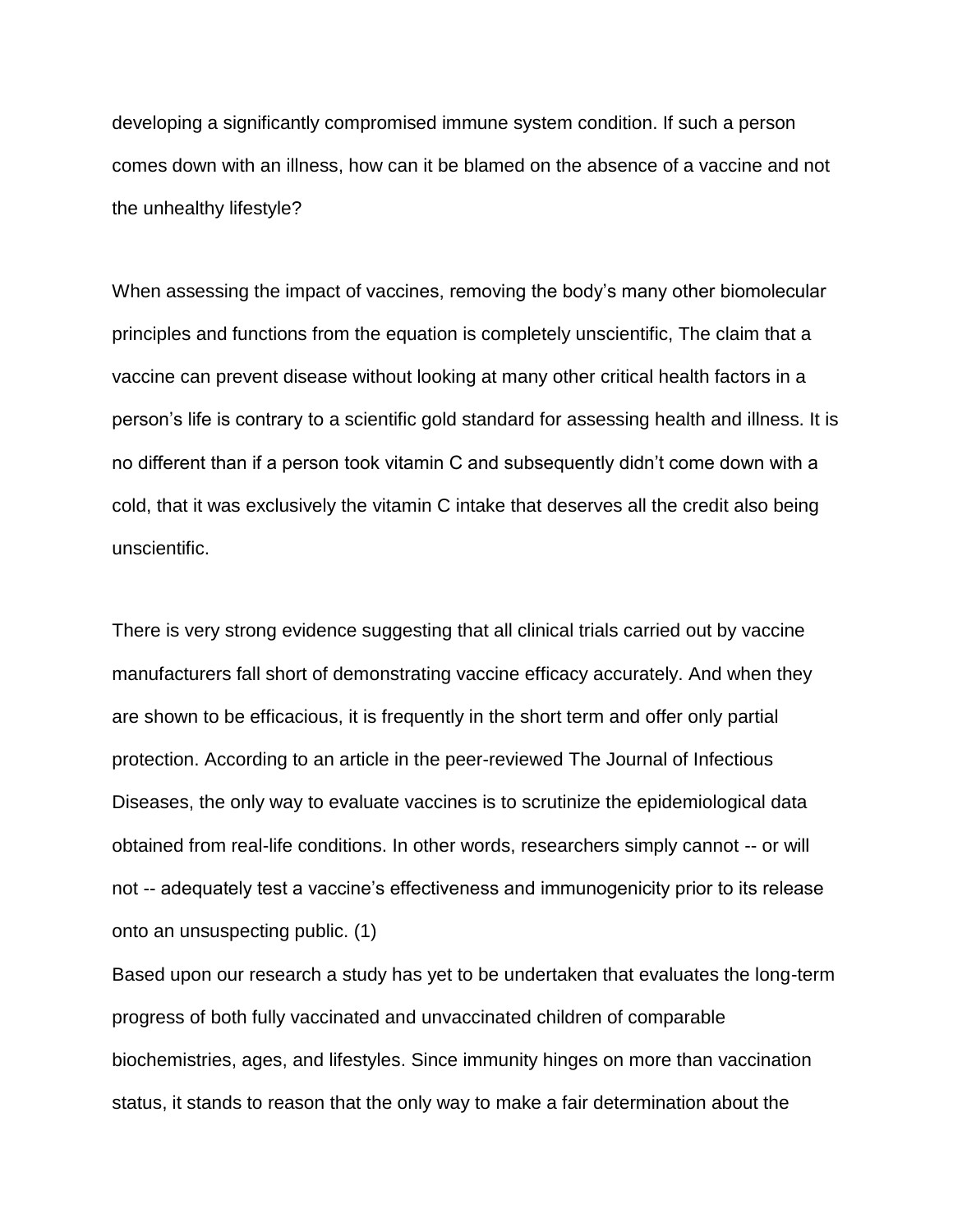effectiveness of the current vaccine schedule would be to carry out such an analysis using gold standard scientific methodology and protocol. Why has this never been done? To understand this unanswered question we must look back at vaccinology's history and the scientific evidence that would implicate our national vaccine campaign as a dangerous and deceptive experiment upon the public.

## **The Polio Vaccine Nightmare**

Almost everyone now believes that vaccines were responsible for the eradication of certain major epidemics in the US and around the world. However, this belief is largely propaganda overcoming fact. The story of Jonas Salk's polio vaccine is an example of how some vaccines not only fail to save lives but actually infect the patients with the very disease they are supposed to protect against.

The polio vaccine is recognized as the fastest approved drug in FDA history. In 1955, it only took two hours of review before its approval, licensure to be quickly released to the public. Owing to the fact that no significant research could ever have been carried out on the vaccine in such a short span of time, the vaccine was quickly administered without proper federal review. Known as the Cutter Incident, after the vaccine's manufacturer Cutter Laboratories, within days of vaccination, 40,000 children became infected with polio, 200 with severe paralysis and ten deaths. Shortly thereafter the vaccine was quickly withdrawn from circulation and abandoned. (2)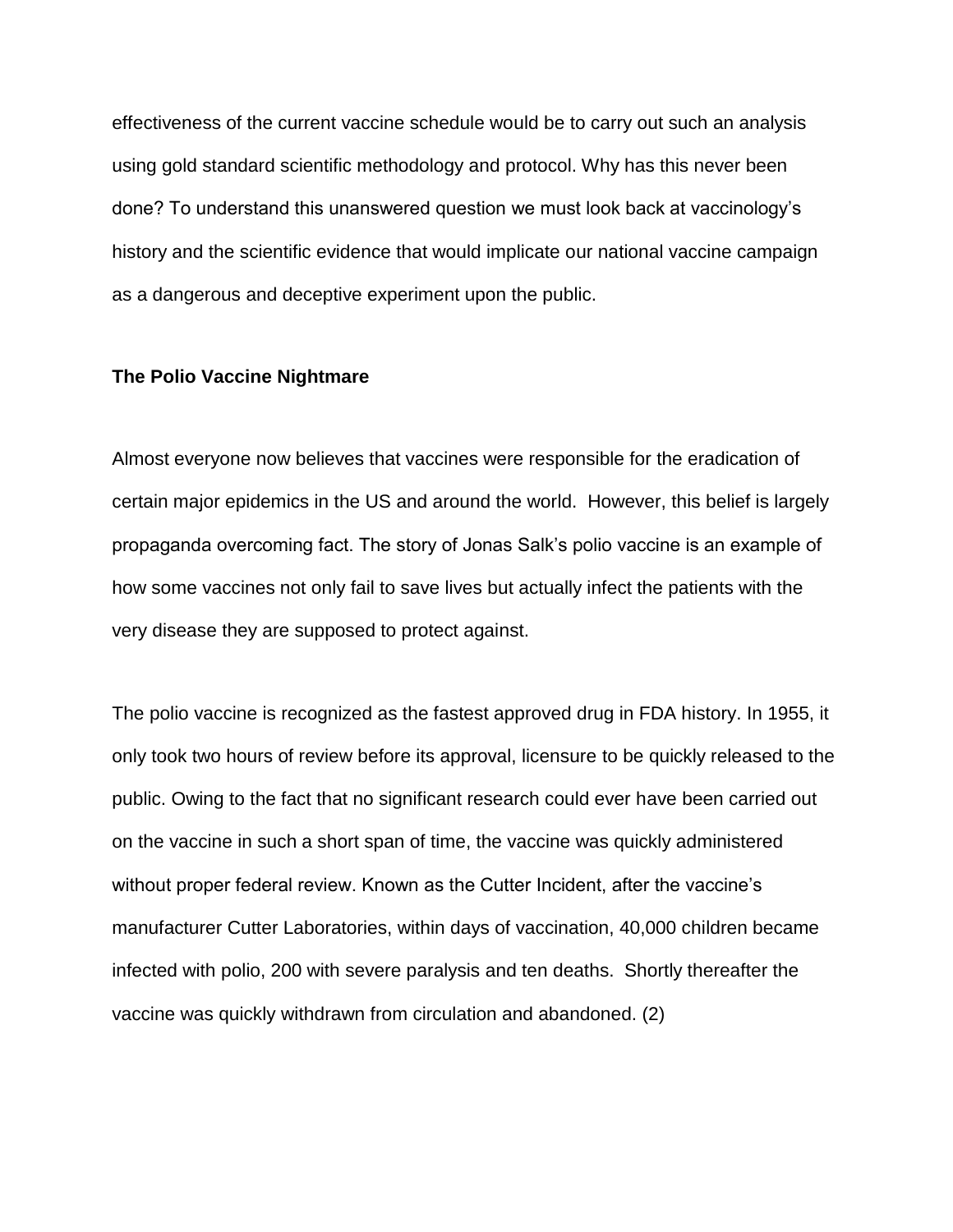The CDC's website still promulgates a blatant untruth that the Salk vaccine was a miracle in public health policy. To the contrary, officials at the National Institutes of Health were convinced that the vaccine was contributing to a rise in polio and paralysis cases in the 1950s. In 1957 Edward McBean documented in his book *The Poisoned Needle* that government officials stated the vaccine was "worthless as a preventive and dangerous to take." (3)

Some US states, such as Idaho where several people died after receiving the Salk vaccine, wanted to hold the vaccine makers legally liable. Dr. Salk himself testified in 1976 that his live virus vaccine, which continued to be distributed in the US until 2000, was the "principal if not sole cause" of all polio cases in the US since 1961. However, after much lobbying and political leveraging, the pharmaceutical industry pressured the US Public Health Service to proclaim the vaccine safe. (4)

Although this occurred in the 1950s, this same private industry game plan to coerce and through the use of lobbyists, consultants, current and former government employees, to influence government health agencies to do their bidding. Today, US authorities proudly claim the US is polio-free. Medical authorities and the advocates of mass vaccination rely upon the polio vaccine as an example of a vaccine that eradicated a virus and as proof of the unfounded "herd immune theory". Dr. Suzanne Humphries, a board certified nephrologist who has spent more than 10,000 hours researching the safety and efficacy of vaccines has documented thoroughly that polio's disappearance was actually a game of smoke and mirrors. In her research, she has shown how the alleged eradication of polio coincided with the rise of "new" and strikingly similar ailments which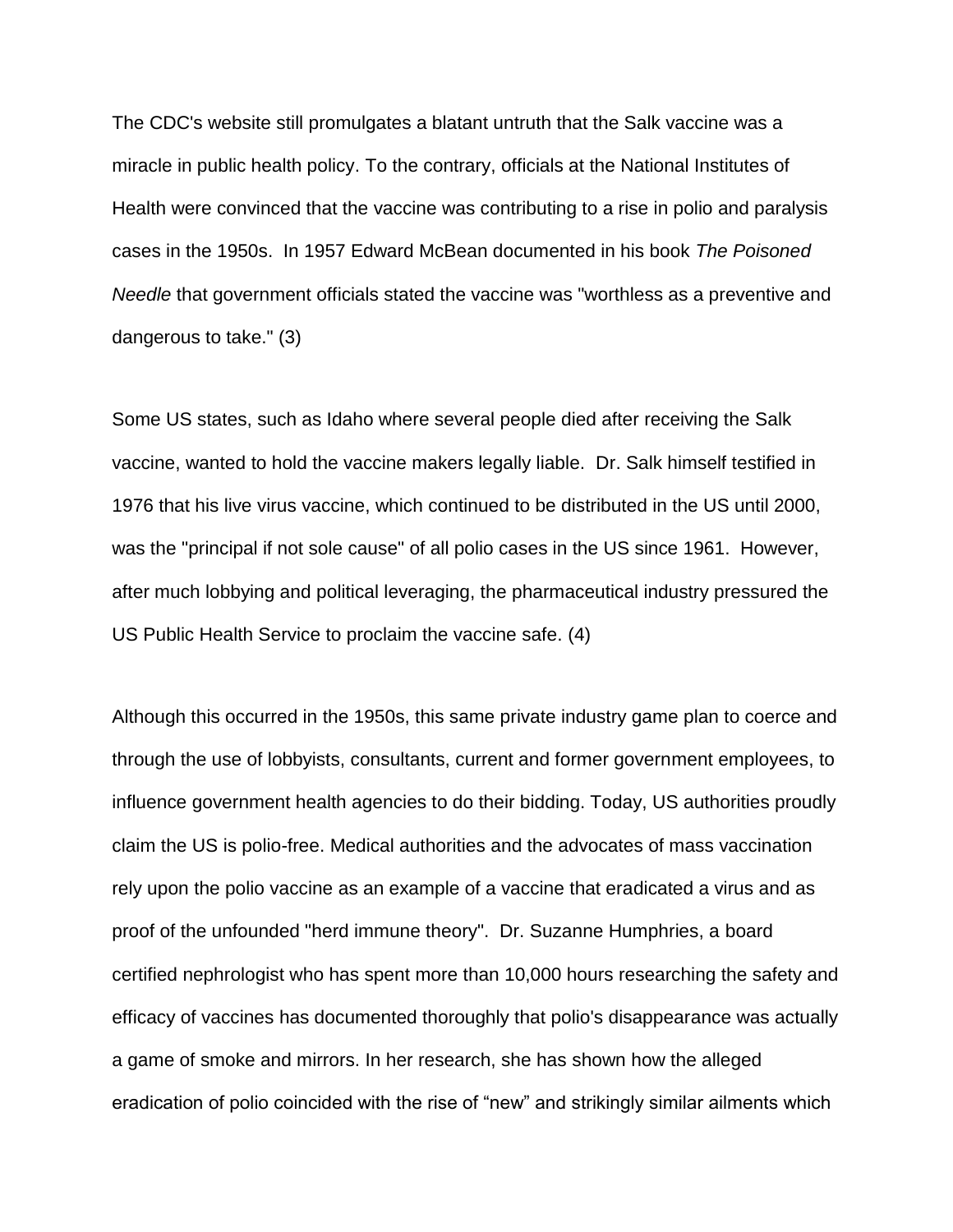have been classified as variations of a condition known as Acute Flaccid Paralysis. (5) Thanks to Dr. Humphries detailed study of the data, it's not difficult to connect the dots and see that the reported decline in cases of polio over the years has more to do with calling the disease by different names rather than eradicating it.

Another layer of treachery in the history of the polio vaccine is the story of Dr. Maurice Hilleman, a pioneer in the field of vaccine research at Merck in the 1950s who developed over 40 vaccines, including 5 of the 14 immunizations routinely given to children and adults today. He is considered the father of American vaccinology. In a candid interview, Dr. Hilleman explained that monkey DNA was used in some of the vaccines he developed, and it was impossible to screen out all the viruses carried by the monkeys. He discovered that the new Sabin polio vaccine contained Simian Virus 40 (SV40), a DNA virus shown to be carcinogenic. During vaccine trials in hamsters, SV40 was shown to cause tumors. Hilleman said, "we knew it was in our seed stock from making vaccines...it was good science at the time because that was what you did. You didn't worry about these wild viruses." (6) The precise number of Americans exposed to vaccines contaminated with SV40 remains unknown, but estimates are as high as 100 million. As of 2001, Neil Miller, a vaccine research journalist, counted 62 peer-reviewed studies confirming the presence of SV40 in a variety of human tissues and different carcinomas. (7)

### **The Decline of Epidemic Diseases: Getting to the Truth**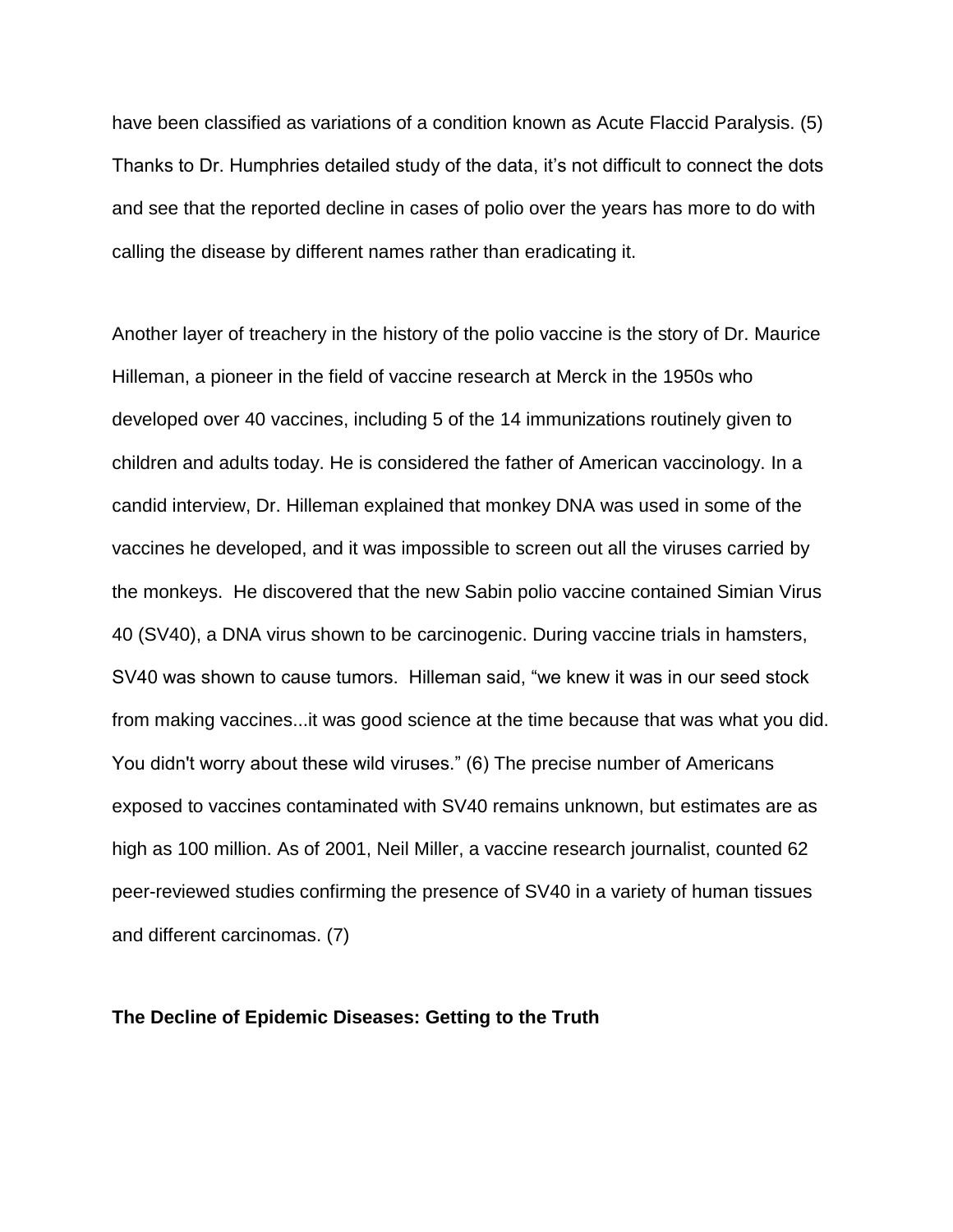What has contributed historically to the decline of scourges like smallpox, polio, tetanus, measles, and diphtheria? Although many attribute the decreased incidence of these diseases to the introduction of vaccines, a look at the epidemiological data indicates that many, if not most, infectious diseases started declining noticeably prior to the introduction of their vaccines due to significant improvements in the way we live. Sanitation, proper sewage disposal, clean water, improved nutrition, indoor plumbing, less-crowded living conditions, elimination of child labor and better hygiene were the real reasons that infectious rates waned. For example, polio declined in the US in the 1920s from 7,229 cases in 1921 to 3,826 cases in 1951. By the time the vaccine became widespread in 1961, the number of cases was already down to 1,076. (8)

There is no scientifically sound evidence that mass inoculation can be credited with eliminating any infectious disease. Furthermore, if vaccination is responsible for the disappearance of these diseases in the US, why did they simultaneously disappear in Europe prior to mass vaccinations?

The following graphs show that large drops in disease death rates occurred long before vaccines were introduced. From 1900 to 1963, when the measles vaccine was introduced, death rates from measles had declined from 13.3 per 100,000 to 0.2 per 100,000 – a 98% decrease. From 1900 to 1949, death rates from whooping cough

declined from 12.2 per 100,000 to 0.5 per 100,000 – a 96% decrease. From 1900 to 1949, death rates from diphtheria declined from 40.3 per 100,000 to 0.4 per 100,000 – a 99% decrease. These graphs demonstrate clear and major changes in the severity of diseases well before any vaccines were introduced. (9)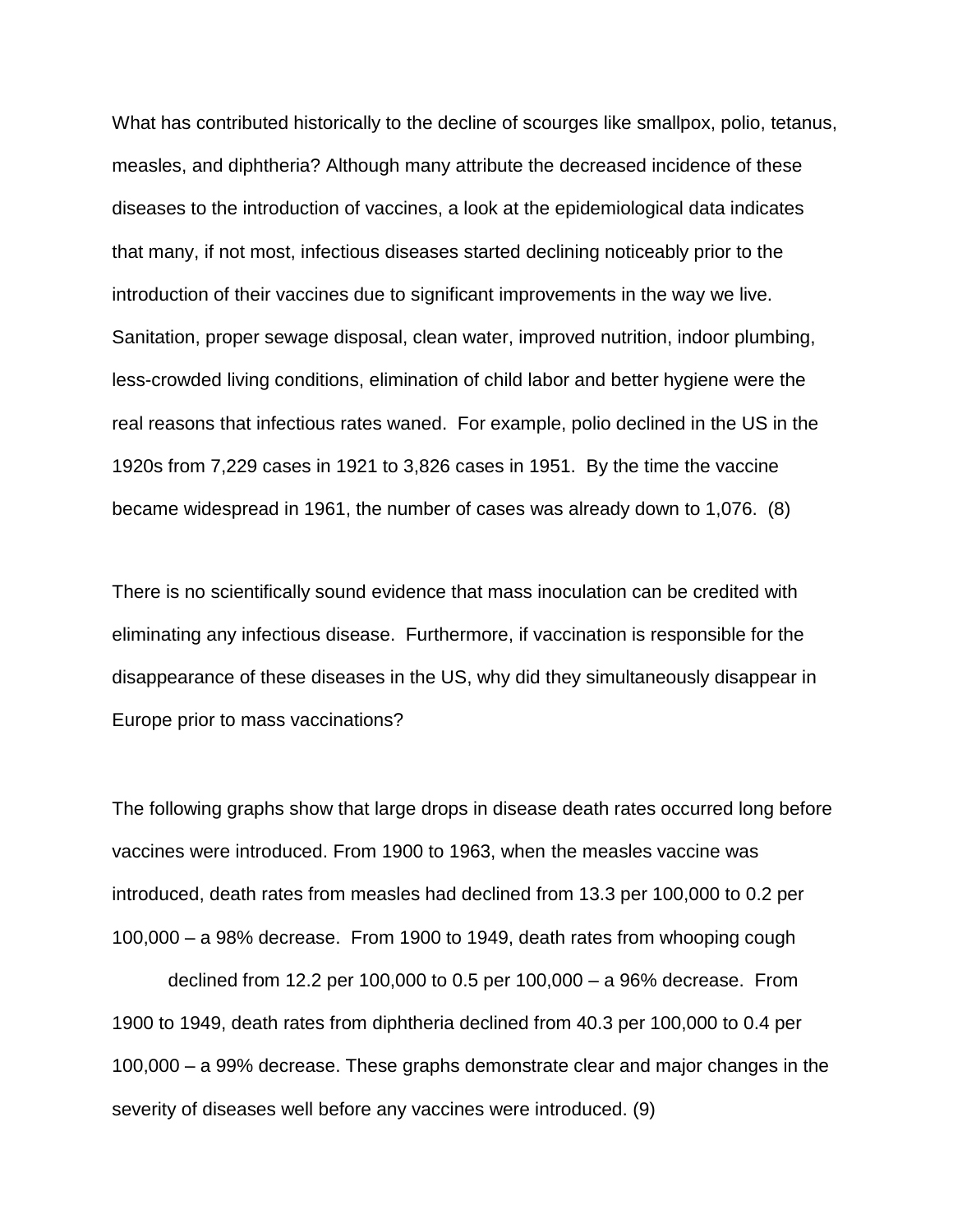Figure 1. Death rates from Measles



Figure 2. Death rates from Diphtheria



Figure 3. Death rates from Pertussis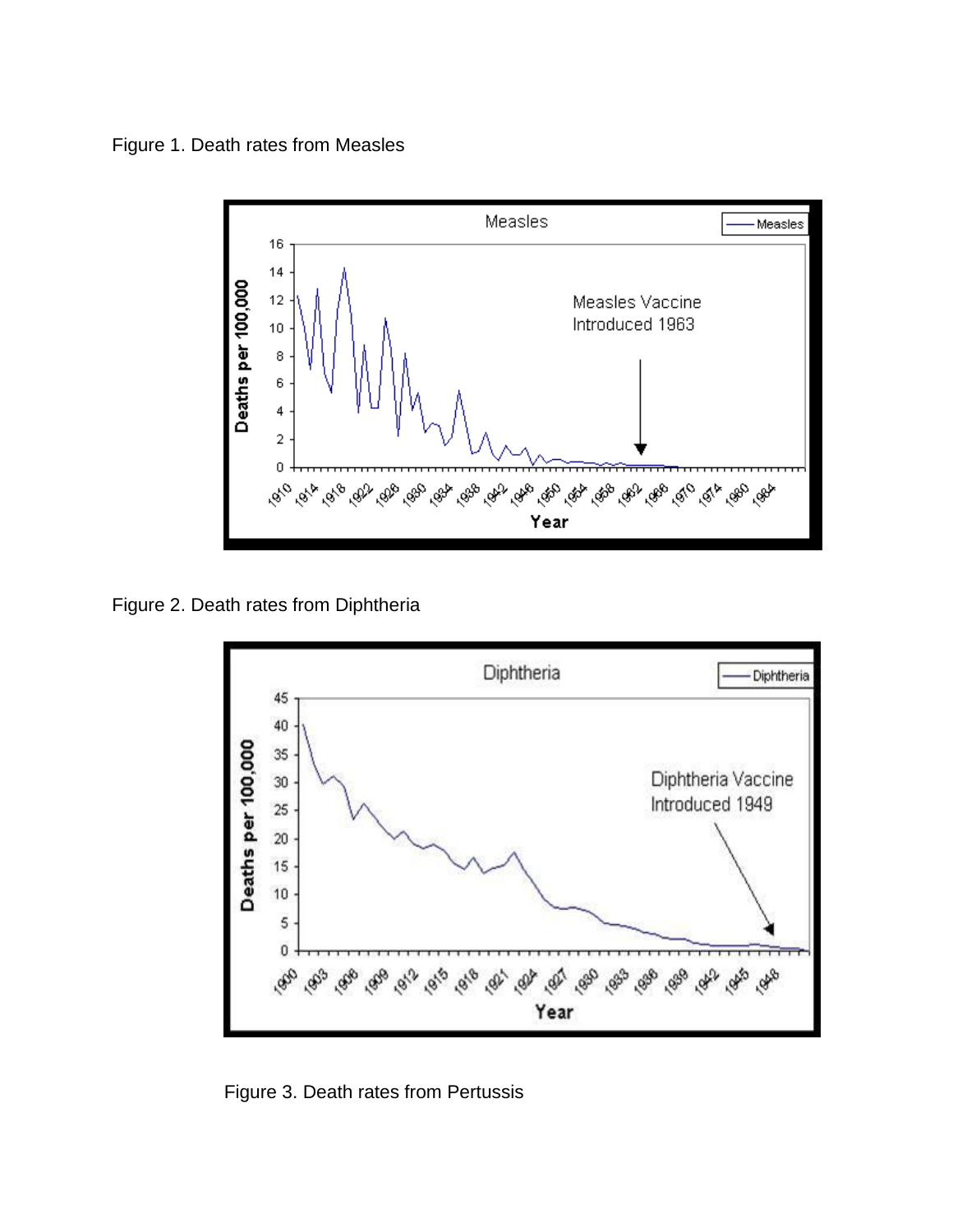

The data suggest that public health interventions, such measures as improved hygiene, infected being being isolated are more effective and less expensive interventions to contain epidemics of respiratory viruses, with estimates of effect ranging from 55% to 91%. (10)

Although strong evidence supports good hygiene as a central factor of disease prevention, the press rarely recommends measures people can adopt to best protect themselves against viral or bacterial disease, aside from vaccination.

# **Deconstructing the Science of Antibodies**

The manufacturing methodology in vaccine development involves taking a disease agent and rendering it gradually weaker so that the body's own immune response is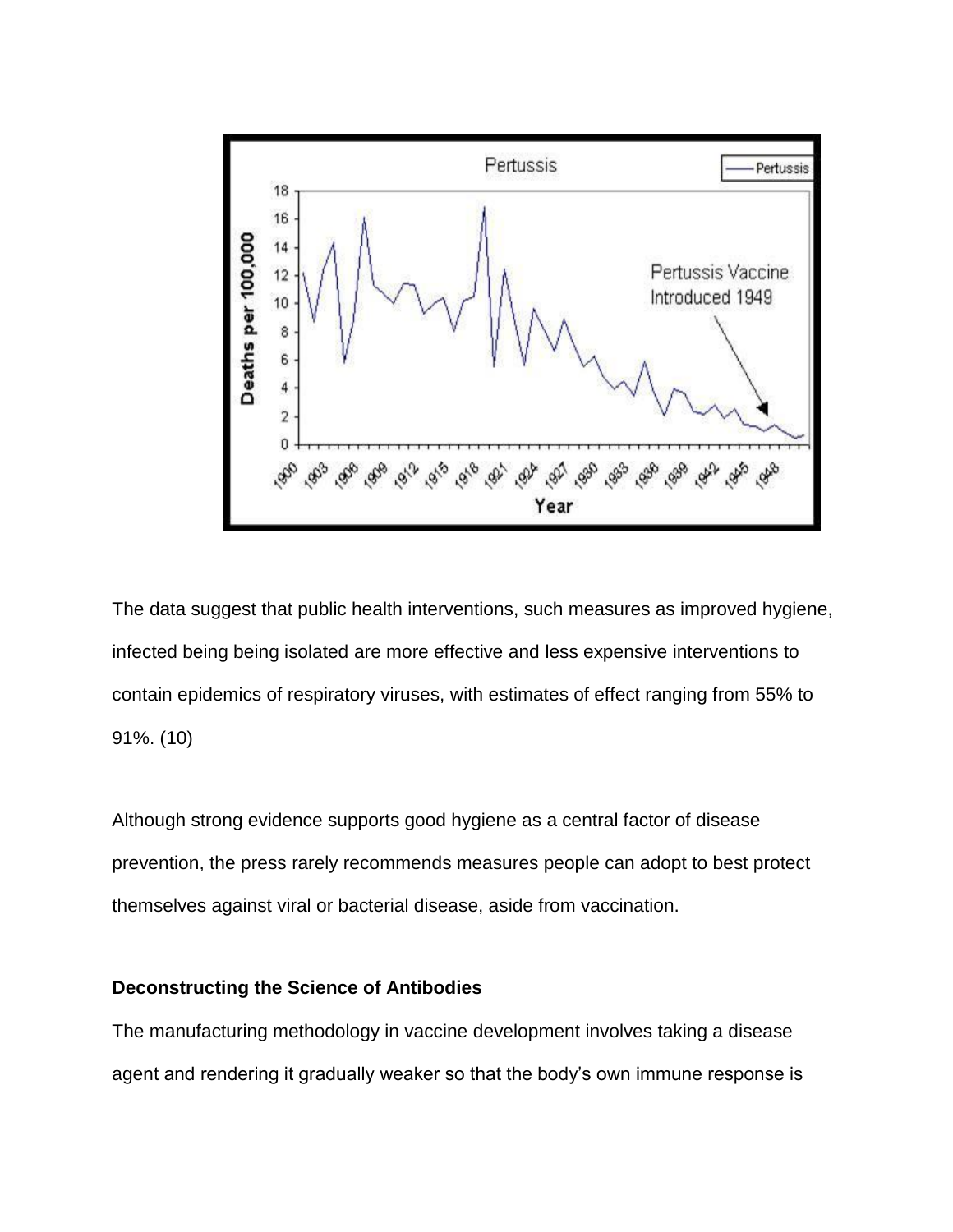triggered and antibodies are generated (referred to as humoral immunity). However, the body's immune system is far greater than that targeted by a vaccine. In addition to humoral immunity, there is also cell-mediated immunity. Cell-mediated immunity activates macrophages, natural killer cells, antigen-specific cytotoxic T-lymphocytes, and the release of various cytokines in response to a viral antigen.

Current vaccine science lacks a way to stimulate the entire immune response instead of just a portion of it. Normal exposure to disease-causing agents always begins in the nasal, ear, throat, and respiratory passages--less so through injection. Once primary immunity has been established by infection, the antibody response follows. This allows the immune system to grow stronger and to bestow natural and permanent immunity to an ever-increasing number of pathogens. Vaccines injected into the body bypass cellmediated immunity and overstimulate humoral immunity. This confuses normal immune response maturation and skews the functioning of the immune system. Humoral immunity becomes dominant and the crucial cell-mediated immunity is suppressed: the result can be autoimmune disease and frequent infections.

According to RM Zinkernagel at the University Hospital of Zurich Institute of Experimental Immunology: "We have not succeeded in generating truly protective vaccines against persisting infections because we cannot imitate 'infection immunity' that is long-lasting, generating protective T- and B-cell stimulation against variable infections without causing disease by either immunopathology or tolerance." (11)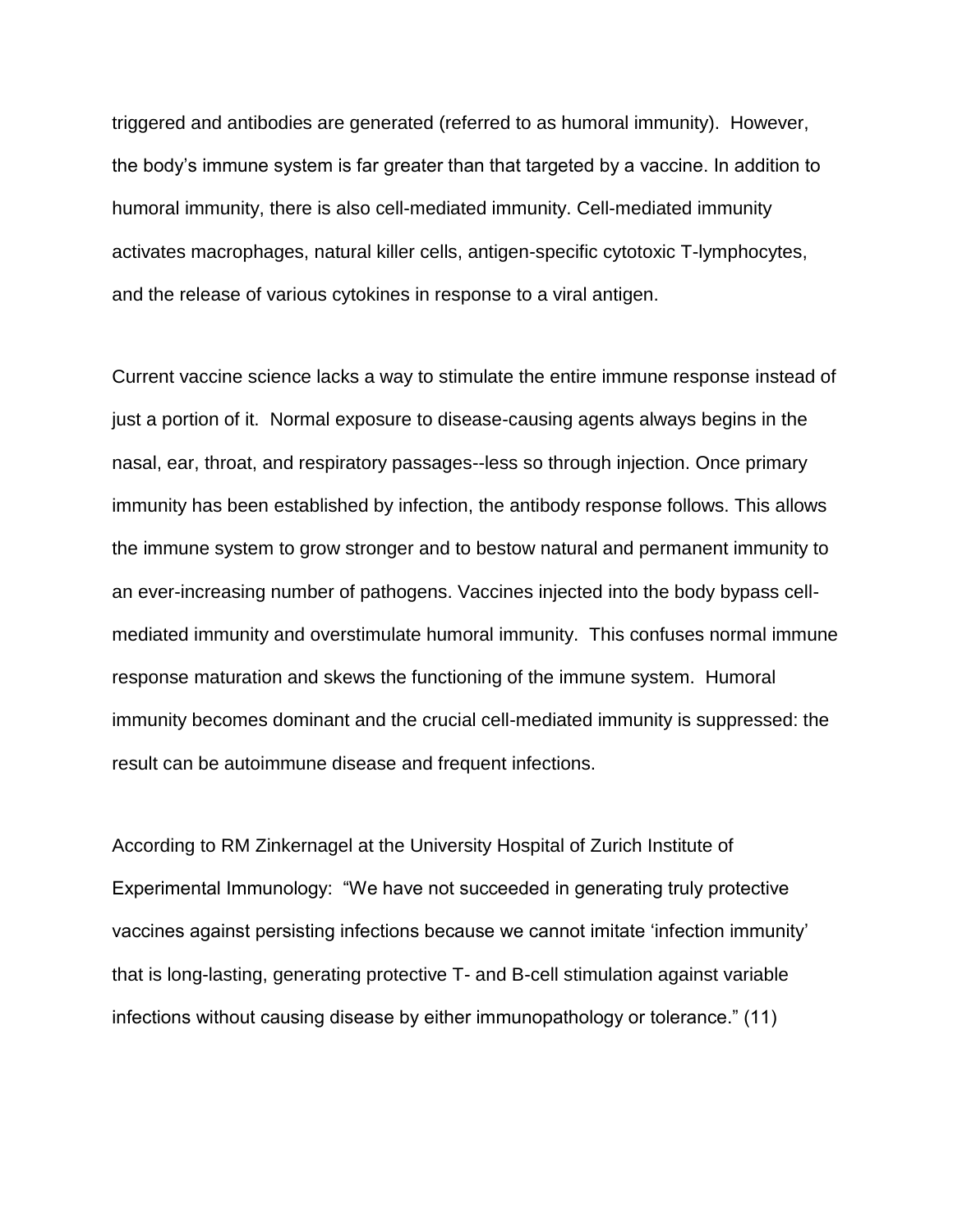The weak correlation between antibody count and immunity is not a new discovery.

Walene James, author of *Immunizations: The Reality Beyond the Myth,* explains that

increased antibody production may not be the most important aspect of the immune

process:

Vaccines isolate antibody function, and allow it to substitute for the entire immune response. Scientific evidence questioning the role of antibodies in disease protection can be found in research performed by Dr. Alec Burton, published in a study by the British Medical Council in May 1950. The study investigates the relationship between the incidence of diphtheria and the presence of antibodies. Since diphtheria was epidemic at, or just prior to, the time of the study, the researchers had a large number of cases to investigate. The purpose of the research was to determine the existence or nonexistence of antibodies in people who developed diphtheria and in those who did not. It looked at patients and people who were in close proximity to patients, such as physicians, nurses in hospitals, family, and friends. The conclusion was that there was no relation whatsoever between antibody count and incidence of disease. The researchers found people who were highly resistant with extremely low antibody counts, and people who developed the disease who had high antibody counts. Dr. Burton also discovered that children born with a-gamma globulinemia (an inability to produce antibodies) develop and recover from measles and other infectious or contagious disease almost as spontaneously as other children. (12)

One of the foremost issues surrounding vaccine-induced immunity is that infants are biologically incapable of producing antibodies, other than immature IgM antibodies, until 6-12 months of age. The antibodies the infant acquires, such as immunoglobulins, are passed down from mother to child through breastmilk. Nevertheless, the current CDC schedule calls for more than a dozen injections during the first six months of life. If the immunological function of a fully grown adult is disrupted so significantly by vaccines, what sort of harm can we expect these same vaccines to inflict upon the delicate physiology of an infant?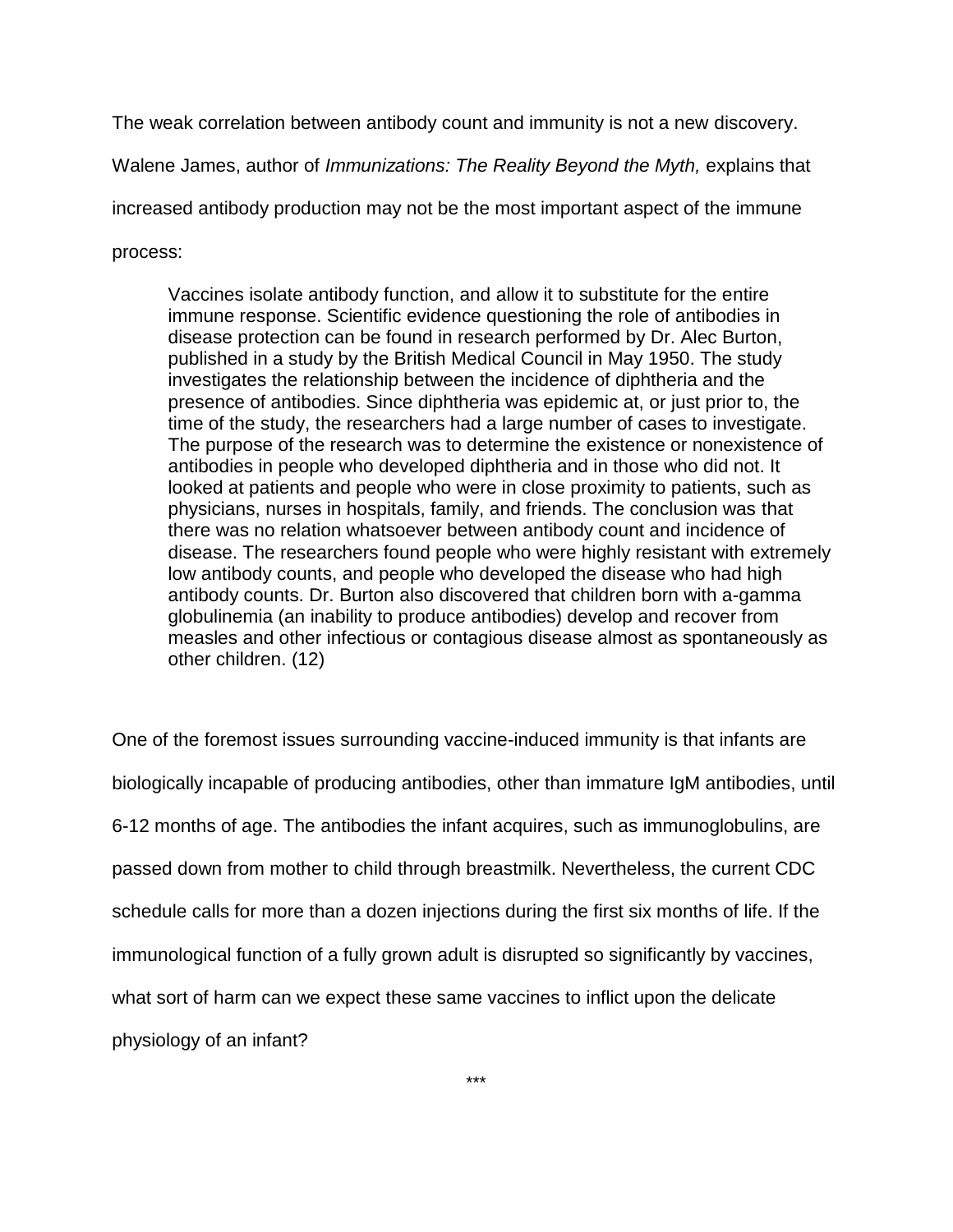Next we will examine some of the most compelling examples of vaccine failure among the most widely-used vaccines in America today.

## **Influenza**

The Cochrane Collaboration, the foremost group of unbiased researchers in the world, has done a series of meta-analyses on the effectiveness of the influenza vaccine with similar results. In 2014 they found that vaccinating adults against influenza did not affect the number of people hospitalized nor decrease lost work. (13) Cochrane researchers stated that their results might be overly optimistic due to the fact that 24 out of 90 studies were funded by the vaccine manufacturers, which tend to produce results favorable to their product. (14)

According to Dr. Tom Jefferson of the Cochrane Collaboration, it makes little sense to keep vaccinating against seasonal influenza based on the evidence. (15) Jefferson has also endorsed more cost-effective and scientifically-proven means of minimizing the transmission of flu, including regular hand washing and wearing masks.

Dr. Jefferson's conclusions are backed by a 2013 piece written by Johns Hopkins University School of Medicine scientist Peter Doshi, PhD, published in the British Journal of Medicine. In his article Doshi questions the flu vaccine paradigm stating:

> Closer examination of influenza vaccine policies shows that although proponents employ the rhetoric of science, the studies underlying the policy are often of low quality, and do not substantiate officials' claims.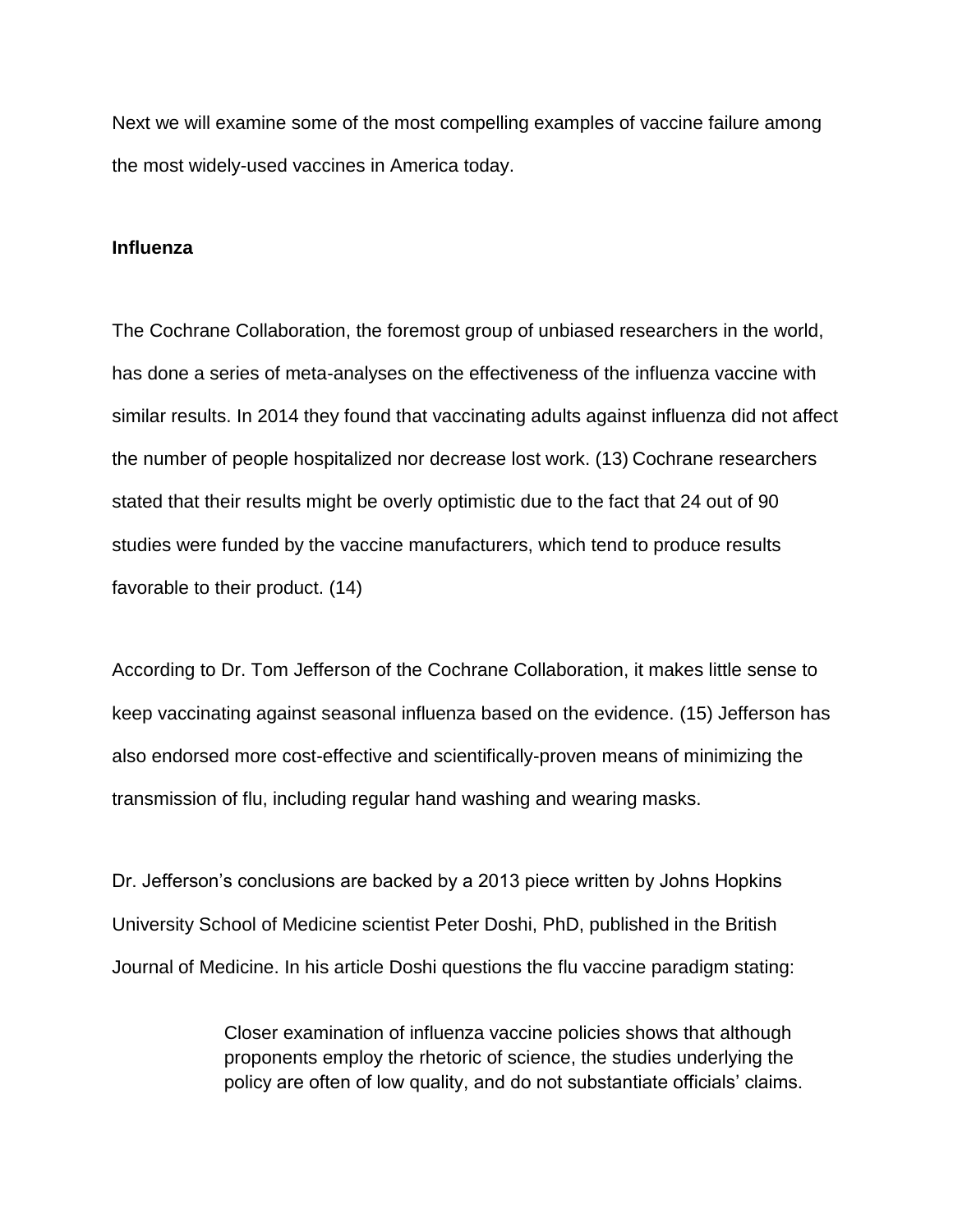The vaccine might be less beneficial and less safe than has been claimed, and the threat of influenza appears overstated.(16)

The CDC currently recommends that elderly Americans receive a flu shot, stating that "[v]accination is especially important for people 65 years and older because they are at high risk for complications from flu." (17) Unfortunately, this serious warning flies in the face of a significant body of research showing that receiving the flu shot does not reduce mortality among seniors. (18) One particularly compelling 2005 study was carried out by scientists at the federal National Institutes of Health (NIH) and published in the Journal of the American Medical Association (JAMA). Not only did the study indicate that the flu vaccine did nothing to prevent deaths from influenza among seniors, but that flu mortality rates in fact increased as a greater percentage of seniors received the shot. (19)

After the release of the study, investigative journalist Sharyl Attkisson covered the findings in a CBS News segment. Attkisson revealed that she hoped to interview the study's lead author at NIH but was stonewalled by the agency. She eventually spoke to the only co-author of the study who was not affiliated with NIH, Dr. Tom Reichert, who stated that the research team revisited the data several times, but that no matter how they analyzed the "incendiary material", the conclusion was clear: flu shots don't improve mortality rates in the elderly population. (20)

Another important consideration in this discussion is that there are approximately 200 distinct viruses that constitute influenza and influenza-like illnesses. These organisms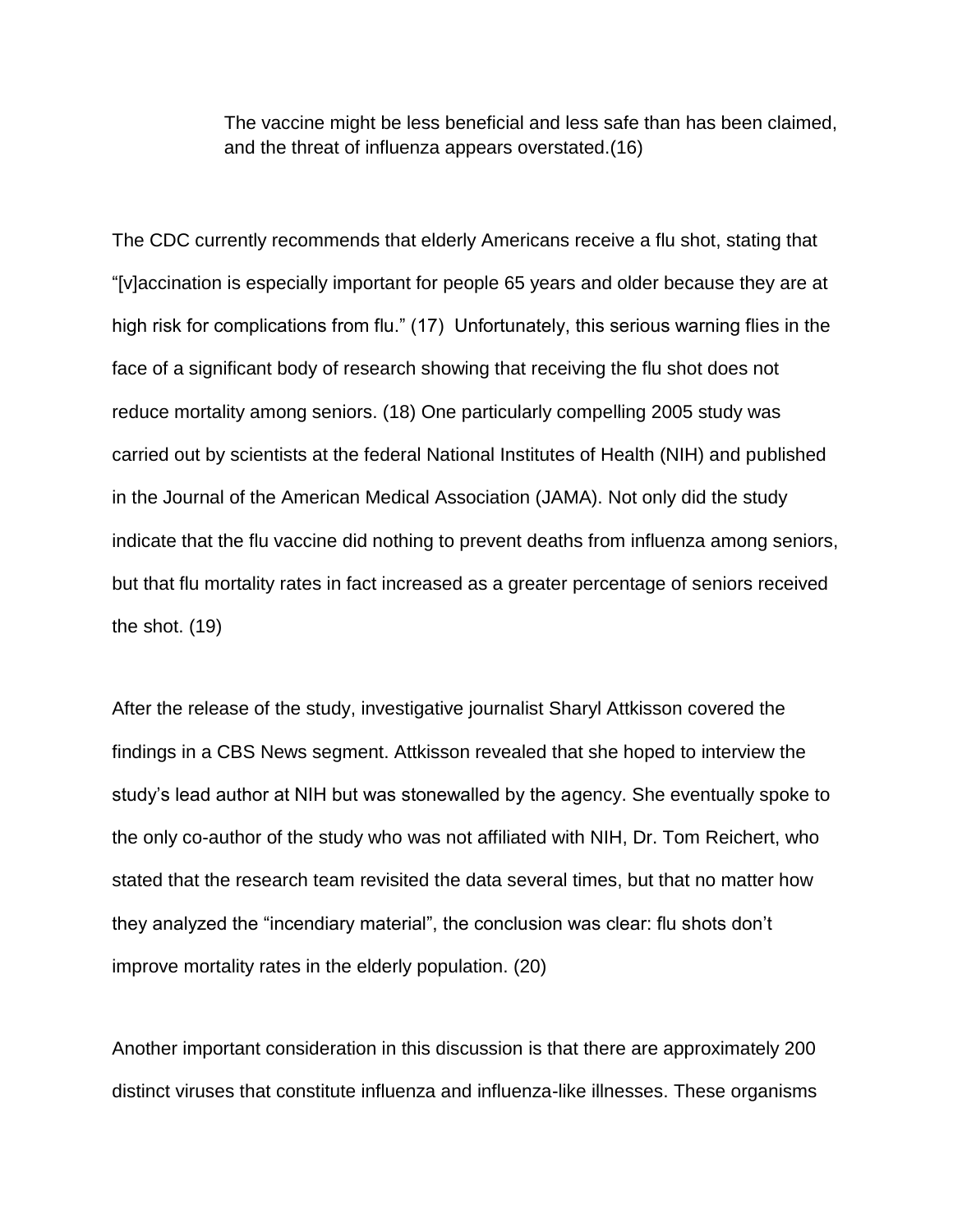don't magically appear during fall and winter – they are always with us. Nevertheless we are more susceptible to flu-like infections during the colder months when there are less daylight hours. Studies suggest that the origin of the so-called flu season may actually be the reduced amount of sunlight in the winter months, with the result that we become deprived of Vitamin D. (21,22)

#### **Gardasil**

The history of the Gardasil vaccine illustrates clearly the concerning lack of oversight on the part of our federal health authorities when it comes to testing vaccines for efficacy. Before receiving FDA approval, the popular HPV vaccine Gardasil was tested on fewer than 1200 girls. (23) A major flaw in Merck's clinical trials was the number of girls enrolled in the trials who elected to take the prescribed three vaccine doses. Only 27% of all the girls tested were actually administered the complete three-vaccine series. (24) Another remarkable misstep in the trials was that no girls under age 15 participated, despite the fact that the vast majority girls given the vaccine today are under 15 years old. (25) Nevertheless, the vaccine was approved by the FDA in 2006. In 2014, approximately 60% of all American girls and 42% of American boys aged 13-17 received at least one HPV shot. (26)

The remarkably unscientific methodology employed during Garadsil's pre- and postlicensure trials was reviewed in a 2012 analysis by scientists at the University of British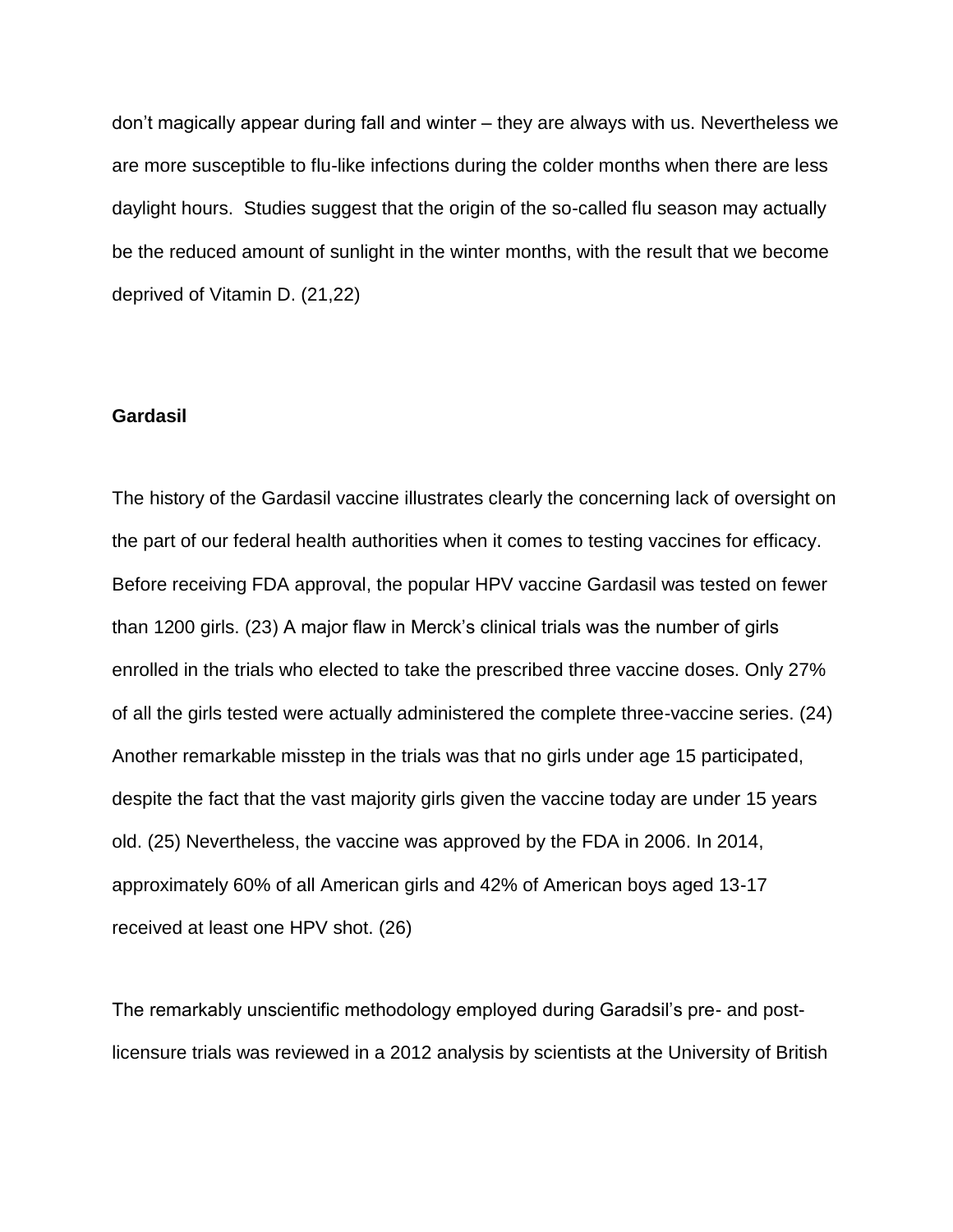Columbia and published in the journal Current Pharmaceutical Design. The research

team didn't mince words in their assessment of the trials:

*We carried out a systematic review of HPV vaccine pre- and post-licensure trials to assess the evidence of their effectiveness and safety. We found that HPV vaccine clinical trials design, and data interpretation of both efficacy and safety outcomes, were largely inadequate.*

*Additionally, we note evidence of selective reporting of results from clinical trials (i.e., exclusion of vaccine efficacy figures related to study subgroups in which efficacy might be lower or even negative from peer-reviewed publications).*

*Given this, the widespread optimism regarding HPV vaccines long-term benefits appears to rest on a number of unproven assumptions (or such which are at odds with factual evidence) and significant misinterpretation of available data.* (27)

More doubts about the FDA approval of Gardasil have come from an unlikely source, Dr. Diane Harper, a consultant for Merck and a chief scientist overseeing the licensure trials to evaluate Gardasil's safety and efficacy. After receiving FDA approval, Dr. Harper publicly questioned Gardasil's efficacy and public health value. Among her concerns is that no data show that Gardasil remains effective after 5 years. A truly effective HPV vaccine, on the other hand, would need to be efficacious for 15 years in order to prevent cervical cancer. In addition, she estimated that every American 11 year old girl would have to be vaccinated for the next 60 years in order to have any measurable effect on rates of cervical cancer.(28,29)

Gardasil's efficacy in protecting against HPV infection has also been criticized due to the fact that it originally only targeted four of the more than one hundred HPV strains in circulation. In 2014, the FDA approved Gardasil 9, which supposedly protects against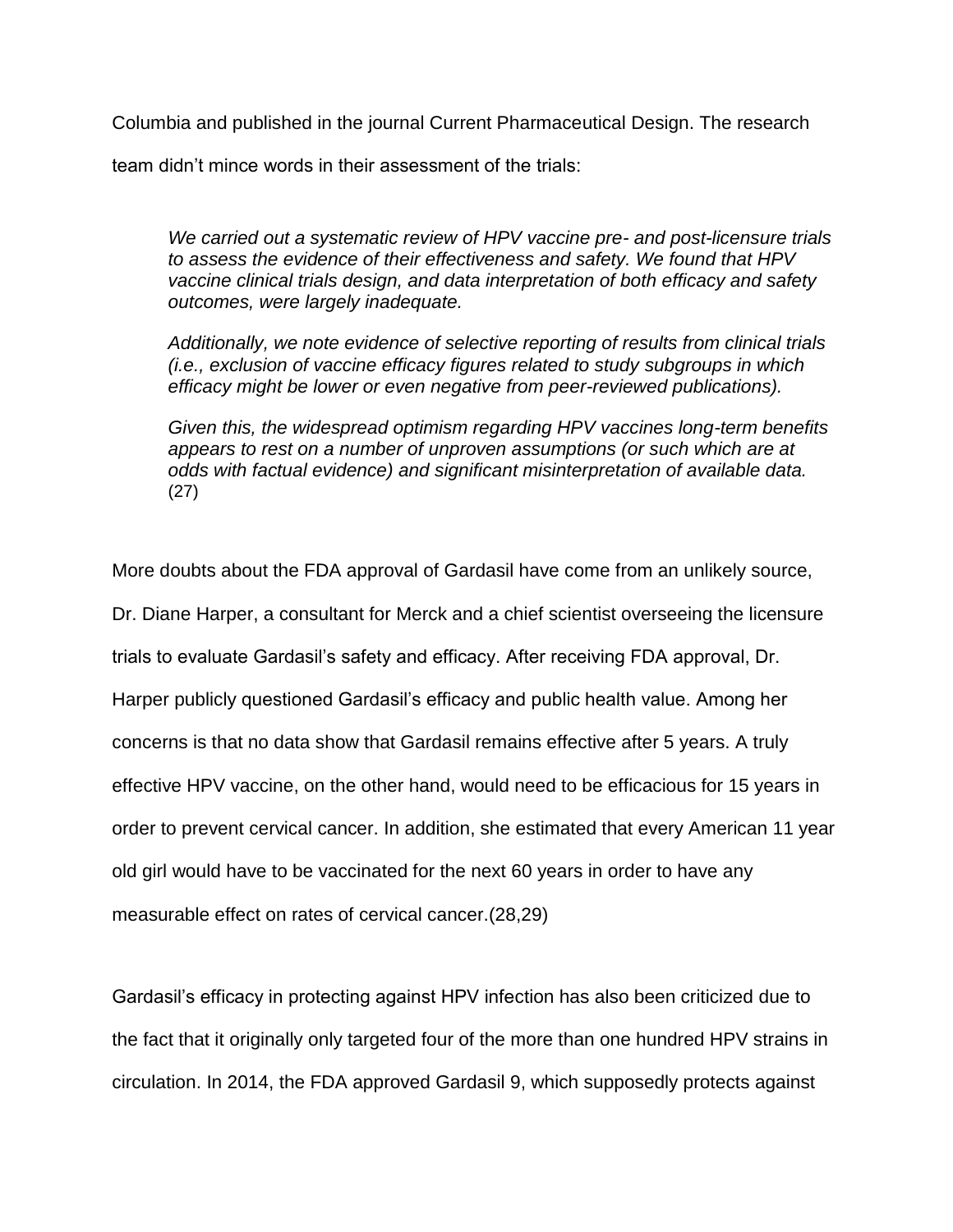nine strains. Scientists from the University of Texas presented research at the 2015 meeting of the American Association for Cancer Research revealing that vaccinated women were significantly at a higher risk to become infected with strains HPV not contained in the vaccine when compared to unvaccinated women. (30) This disturbing revelation is just the most recent piece of evidence demonstrating Gardasil's dubious effectiveness and potentially hazardous impact on human biochemistry.

Another study published in *the* Journal of the American Medical Association (JAMA) in 2007 demonstrates the ineffective nature of Gardasil in women with HPV. The authors concluded that Gardasil offers no benefit to women recovering from HPV during a 12 month period.(31) The research team stated that they "see no reason to believe that there is therapeutic benefit of the vaccine elsewhere because the biological effect of vaccination among already infected women is not expected to vary by population." (32)

Given the high rate of recovery for people with HPV infections, the widespread use of the vaccine is highly suspect. Even the National Cancer Institute has stated that "[m]ost high-risk HPV infections occur without any symptoms, go away within 1 to 2 years, and do not cause cancer.*"* (33) In fact, 90% of all cases of HPV disappear within 2 years. Cervical cancer is highly curable when detected early.

It's important to note that advances in medicine and the regular use of pap smears have helped decrease the incidence of cervical cancer in the United States by over 50% since the 1970s. (34) Examining health data from Finland and the UK , Dr. Harper and her colleagues concluded that HPV vaccinations give a false sense of security to many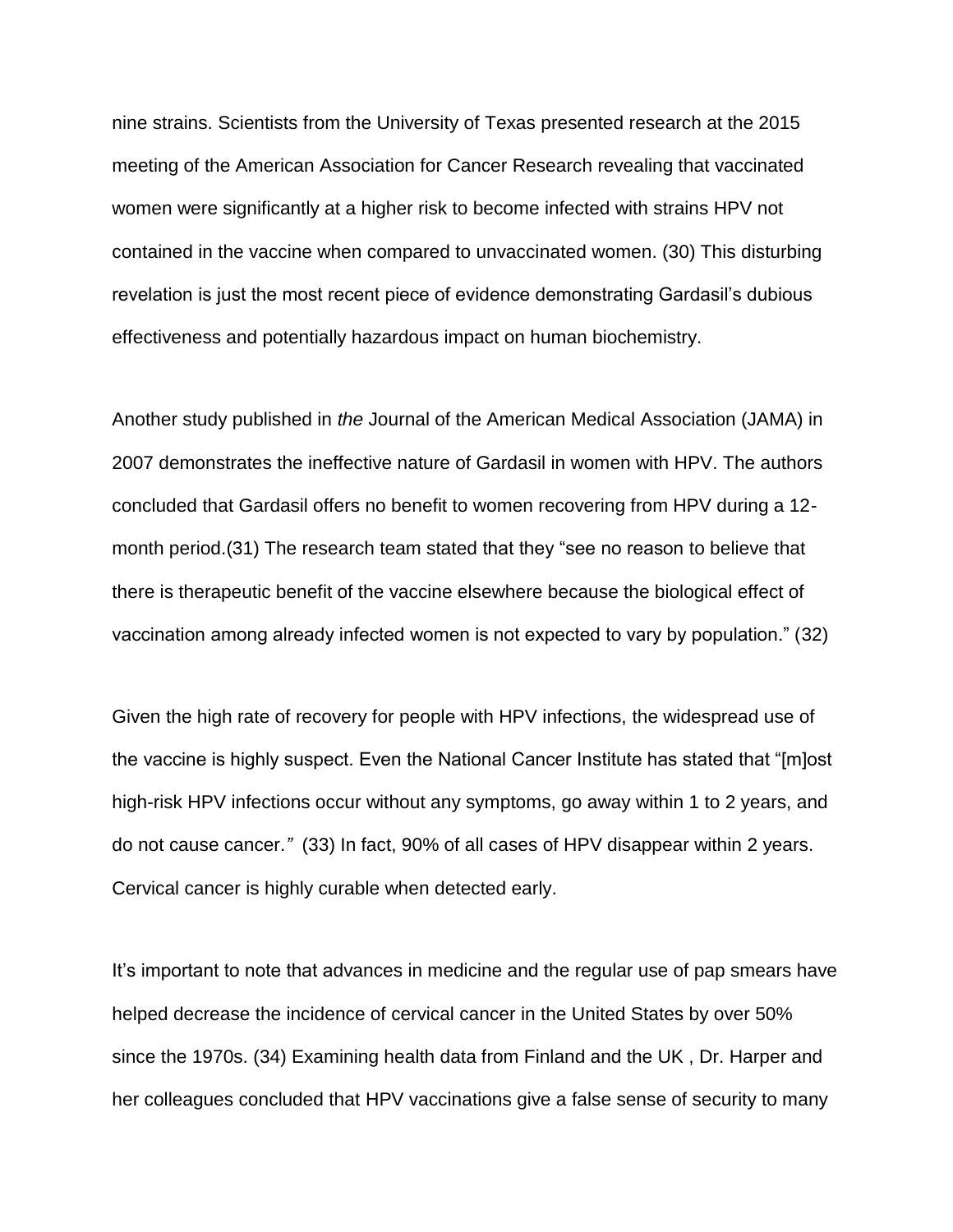young women and girls who in turn opt out of regular pap smear tests. According to Dr. Harper, this trend has resulted in exponential *increases* in recent HPV rates. (35)

Even more alarming, Gardasil has gained notoriety as one of the most dangerous vaccines for it serious life-threatening adverse effects. As of October 2015, the federal program known as Vaccine Adverse Event Reporting System (VAERS) has received over 41,000 cases of adverse reactions from the HPV vaccine, including 234 deaths. (36)

### **Whooping Cough (Pertussis)**

The vaccine for pertussis, better known a whooping cough, is packaged together with Diptheria, and Tetanus (DtaP) and given according to a robust vaccine schedule of 5 injections by age six. It is the most administered vaccine in the childhood vaccination schedule: at 2 months, 4 months, 6 months, 15-18 months, and 4-6 years. (37)

Despite regular administration of booster shots, scientific evidence now suggests the vaccine does not effectively confer immunity against pertussis. As one recent study published in Clinical Infectious Diseases put it, "pertussis is currently the least wellcontrolled vaccine-preventable disease despite excellent vaccination coverage and 6 vaccine doses recommended between 2 months of age and adolescence." (38)

The ineffective nature of the pertussis vaccine was brought into sharp focus in 2010 when California witnessed a dramatic rise in whooping cough cases, over 9,100 people cases, many of them children. A study assessing the vaccine's efficacy discovered that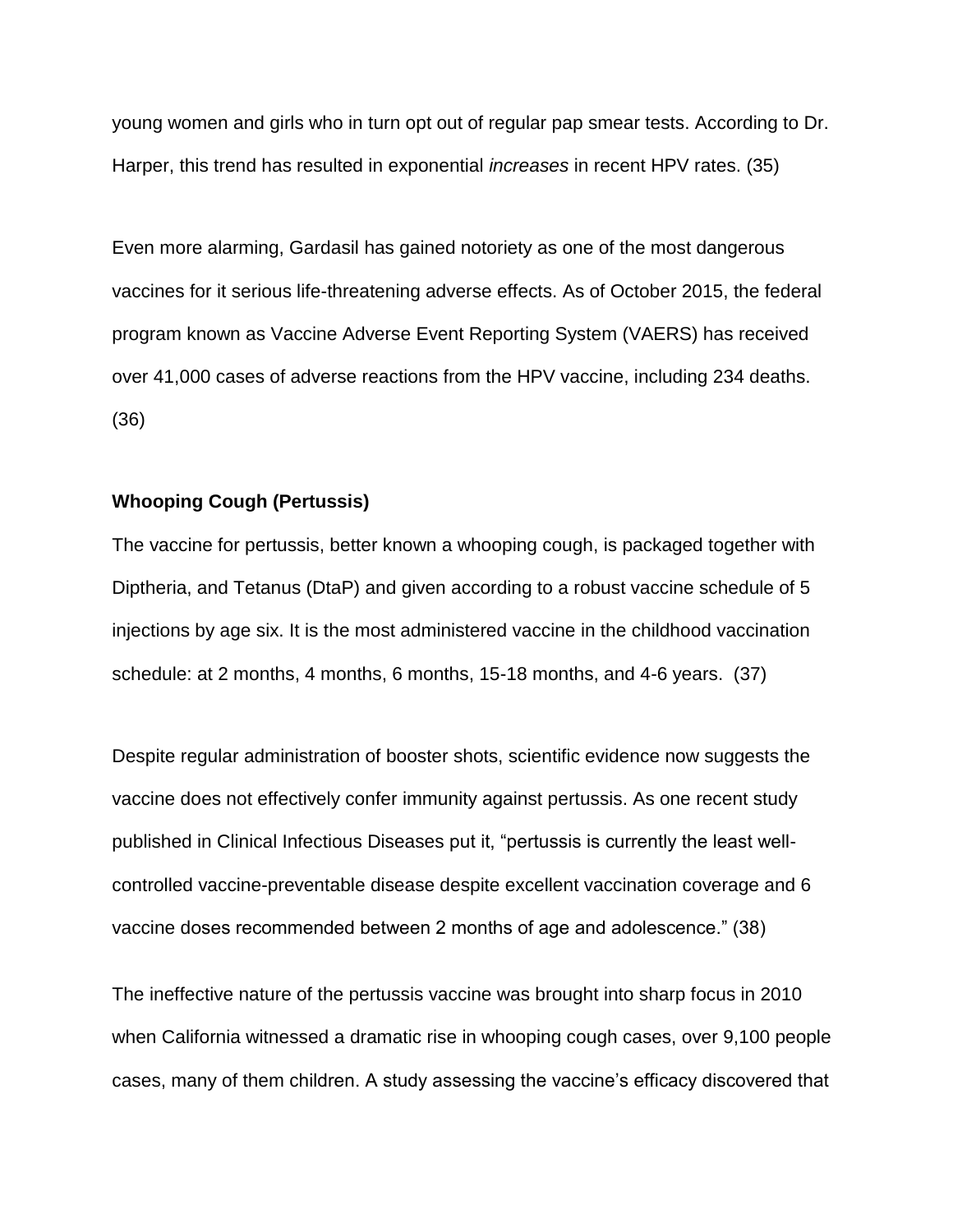an extraordinarily high 80% of all children who contracted the illness were fully vaccinated. (39)

One explanation for the pertussis vaccines remarkable lack of efficacy can be found in a 2010 study undertaken at Penn State's Center for Infectious Disease Dynamics. The team found that the whooping cough vaccine promotes the colonization of Bordetella parapertussis, pertussis' causal bacterial agent. Based on their findings, the researchers posited that the whooping cough vaccine itself may be contributing to the marked resurgence of whooping cough cases compared to the previous decade. (40)

Further evidence casting doubt on the whooping cough vaccine's usefulness was presented at a 2013 meeting of the CDC's Board of Scientific Counselors, Office of Infectious Diseases. During the meeting, CDC officials pointed out that the widespread use of the DtaP vaccine has given rise to more virulent pertussis strains. What is novel about these new emerging strains is that they lack pertactin (PRN), the antigen current pertussis vaccines target. The meeting's participants noted that "vaccinated patients had significantly higher odds than unvaccinated patients of being infected with PRNdeficient strains."(41) Another recent study surveyed the incidence of whooping cough in eight states. The survey found that fully vaccinated children were two to four times more likely to contract an PRN-deficient strain than the unvaccinated population. (42)

A further reason for the pertussis vaccine's failure to control communal infection is because vaccinated children may become asymptomatic carriers of the pathogen. There is strong evidence that vaccinated populations may be infected with the whooping cough but not present symptoms. (43) The serious downside to this is that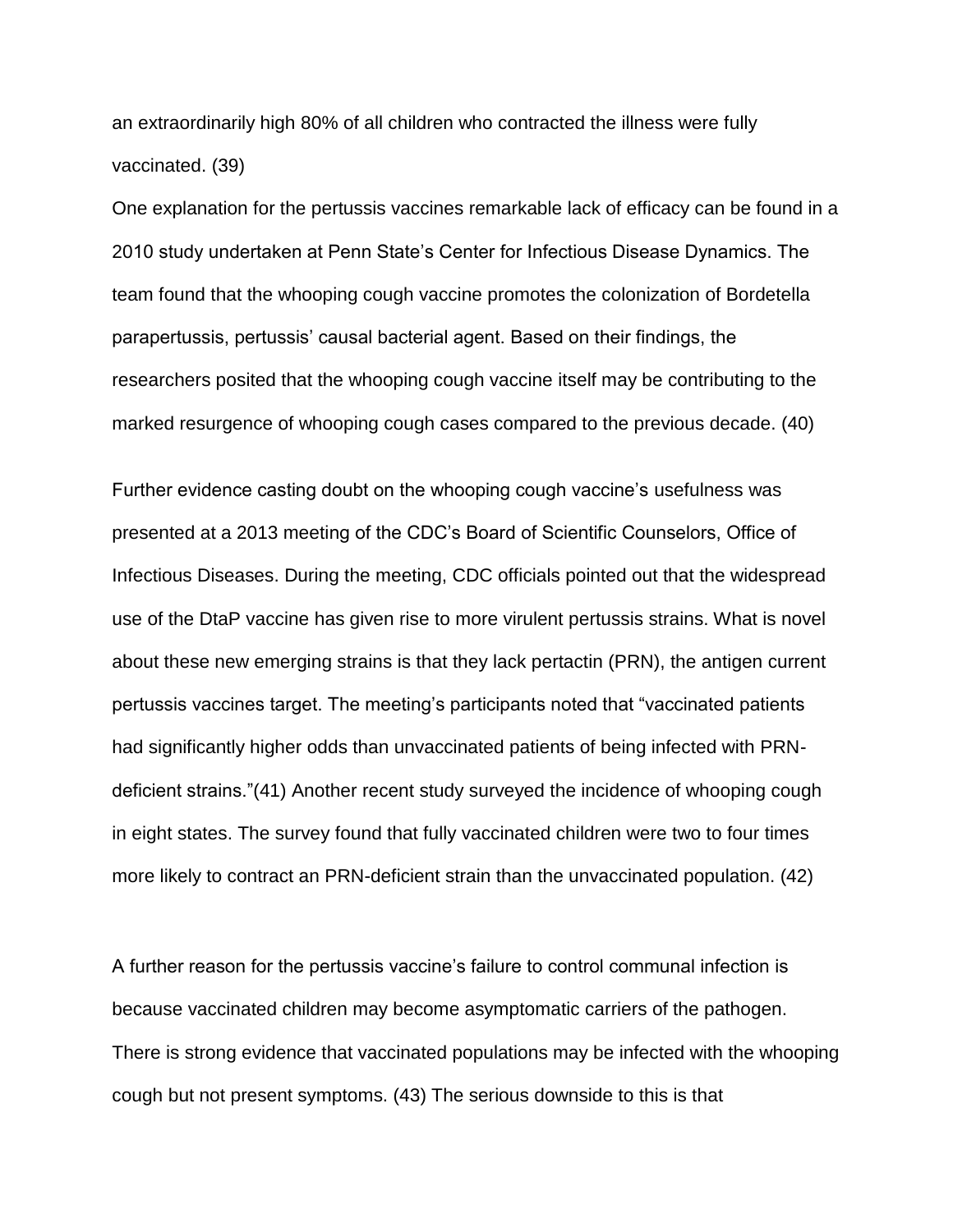asymptomatic carriers can transmit the disease to unvaccinated individuals, especially infants who run the highest risk of suffering complications from pertussis. It also lends credence to new research implicating vaccinated older siblings, not parents, as the primary source of infection for whooping cough among infants. This research runs counter to the entire notion of herd immunity, which states that older populations must be immunized in order to protect infants who are not old enough to receive the vaccine. (44)

## **Measles**

The efficacy of the measles vaccine has also come under serious scrutiny in recent years. In, 2014 Dr. Gregory Poland, Editor in Chief of the journal Vaccine and founder of the Mayo Clinic's Vaccine Research Group, published an alarming statement that the measles vaccine has a poor efficacy record. Despite the high 95% measles vaccination compliance among children entering kindergarten, and the CDC's propaganda that the MMR vaccine has defeated the virus, measles outbreaks continue to increase. During the first half of 2014, there were 16 large measles outbreaks in the US. Dr. Poland does not believe this is due to unvaccinated individuals, but because of the vaccine's failure to confer immunity. (45)

During the first six months of 2011, there were 118 cases of measles reported to the CDC from 23 states and New York City. There were no fatalities. Among the 118 cases, 105 were both "import-associated" and unvaccinated. Of the 87 U.S. residents who came down with measles, 74 were unvaccinated: 39 under age 20, and 35 age 20 and older. (46)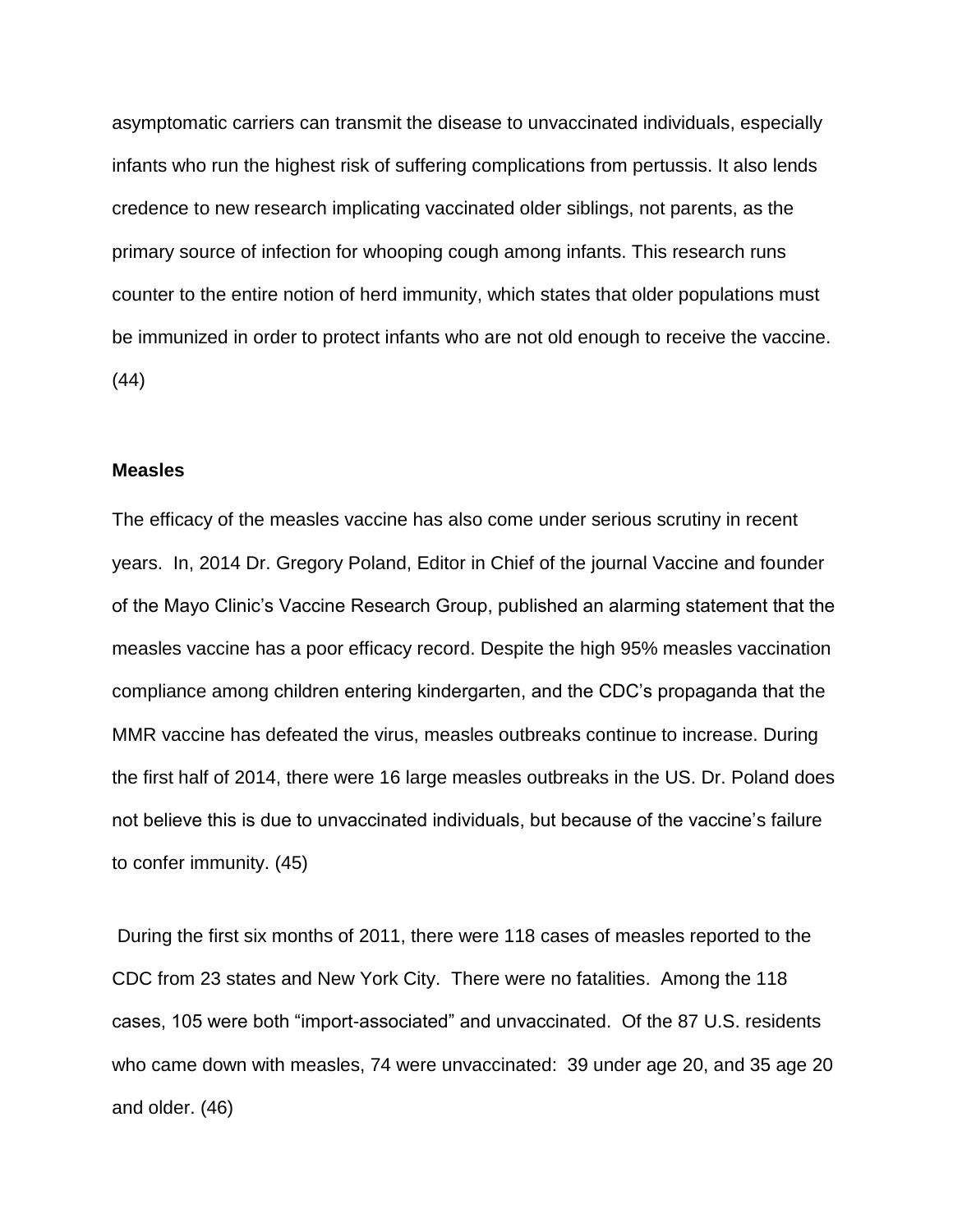The CDC focused heavily on the unvaccinated measles victims while giving no time to the analysis of those vaccinated individuals who also became ill. In fact, 13 of the group (17.5%) had received the MMR vaccine but got measles anyway. While the CDC uses these incidents of disease outbreak to stress the need for vigilant adherence to the vaccine schedule, the real take home message here is that 17.5% of a group of vaccinated individuals got sick despite the vaccine. One thing, however, is certain: all of the unvaccinated people who came down with measles now have a lifelong immunity against measles. For those who became infected despite having been vaccinated, we just don't know. Could the vaccine prevent these people from developing the normal lifetime immunity? No research has been undertaken to prove this point.

Likewise, a 1985 measles outbreak in a Texas community found that the 14 students out of 1806 who contracted measles were all vaccinated – no exceptions, and no reports of exposure from a foreign endemic area for any of the students.(47)

## **Chicken pox (Varicella)**

The Chicken Pox vaccine is yet another example of a failed vaccine. The present vaccine was licensed in 1995. Following its release, an estimated 25 percent of children were still spreading the varicella virus or getting ill themselves. Anne Gershon, a chicken pox expert and director of pediatric infectious disease at Columbia University Medical Center, says, "We really need boosters of vaccines much more than we thought we ever would." (48)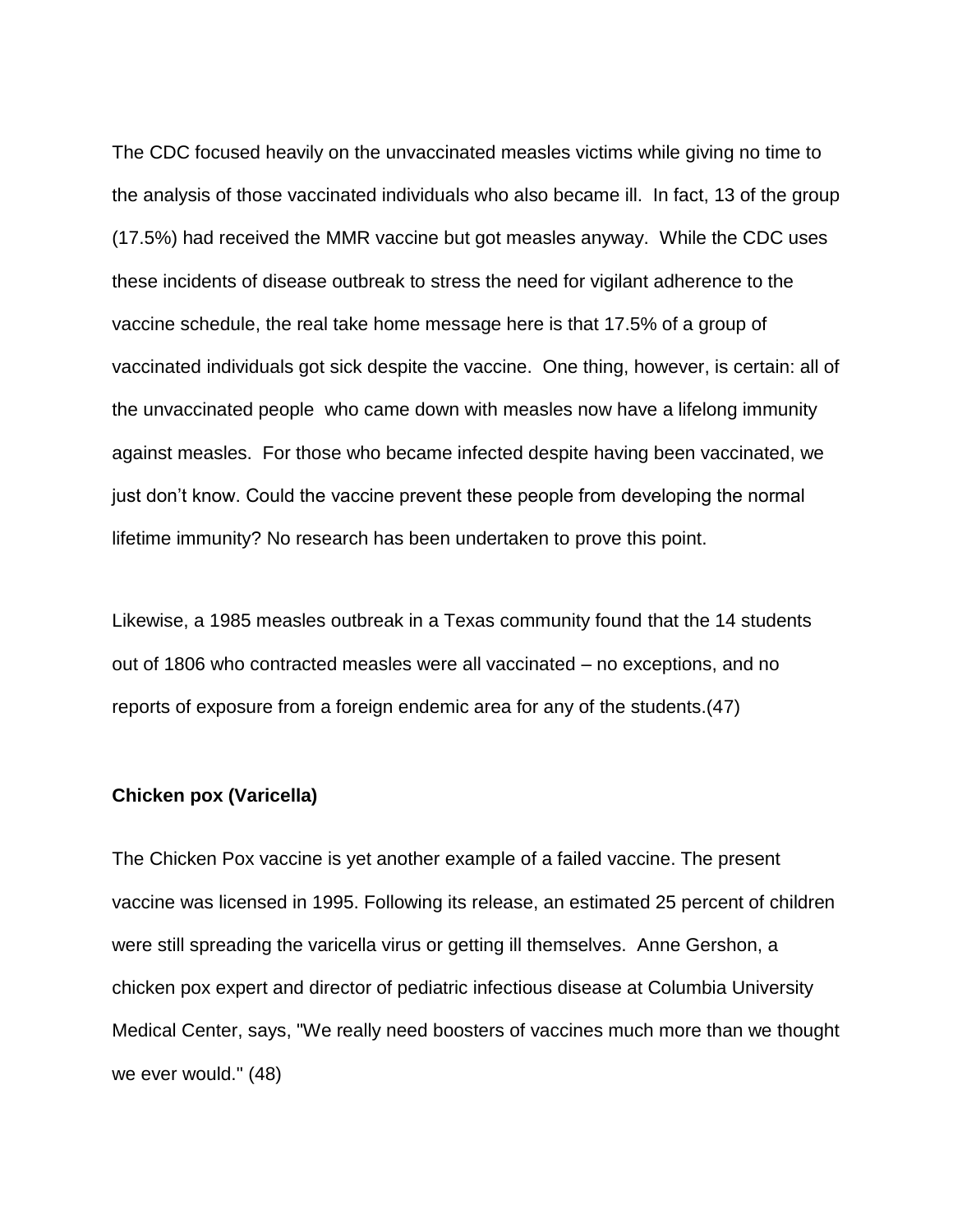This begs the question: how many boosters would be enough? Our vaccines do not confer lifelong immunity. Therefore to compensate for vaccines' limitation and steady decline in providing immunity, more and more boosters are required. Consequently, in 2006, the CDC recommended that a second chicken pox shot be added to the childhood vaccination schedule. Gershon says it "looks like" a second shot will keep children from getting sick. (49)

Research into the efficacy of the varicella inoculation, however, has increased skepticism about the vaccine. In 2005, South Korea mandated the chickenpox vaccine to all children under 15 months. Regardless of the country's 97% compliance—well, above herd immunity's claims to eradicate infectious disease—chickenpox infections have not declined. Rather, between 2006 and 2011, there has been a three-fold increase in chickenpox cases. (50) American research has also yielded proof of a significantly higher rate of vaccine failure despite its widespread administration. (51)

#### **Mumps**

Mumps infections is another virus frequently found in vaccinated populations. In 2006 the US experienced the largest nationwide mumps epidemic in 20 years, primarily infecting students on college campuses. Authorities have attempted to blame these outbreaks on crowded dormitory conditions, instead of considering the obvious: the vaccine simply isn't effective for very long.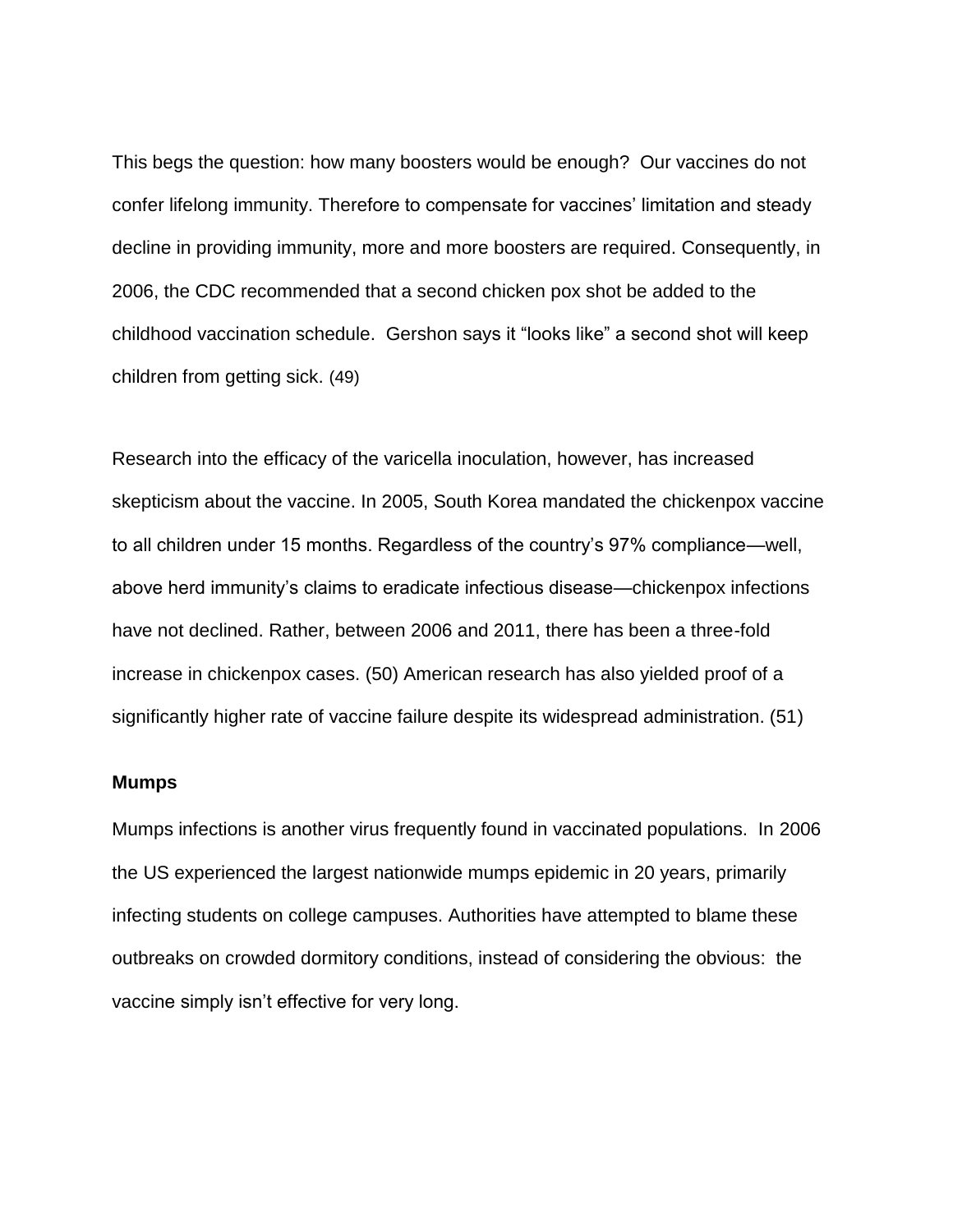In 2009-2010 New York and New Jersey witnessed over 1500 mumps cases among highly vaccinated groups: 88% of infected children had received at least one vaccine and 75% had received the recommended two doses. According to Dr. Jane Zucker, NYC Assistant Commissioner of Immunization, "We know that approximately one in every 20 people who are vaccinated may not develop antibodies." A Reuters reporter went even further, stating, "The mumps virus can mutate, so people who have had only one or even two doses of vaccine remain vulnerable." (52) How can a vaccine with such negligible immunity not only be recommended but required for school attendance?

### **Calling for Science-Based Vaccinology**

It is certainly reasonable and responsible to suggest that if a vaccine were proven to be safe and effective by a gold standard of science, it would be an important health service for every child and adult. However, at this moment no such assurance can be made based upon quality science. At the very least we should require unbiased, independent, double-blind, placebo-controlled studies of every vaccine, both individually and collectively with no input from vaccine manufacturers or their colleagues, associates or consultants. To ensure a healthier future, it is crucial that we stand up today and demand a new paradigm of vaccinology based on independent, science-based medicine.

# **Endnotes**

<sup>1.</sup> Weinberg, Geoffrey A., and Peter G. Szilagyi. "Vaccine Epidemiology: Efficacy, Effectiveness, and the Translational Research Roadmap." The Journal of Infectious Diseases J INFECT DIS 201.11 (2010): 1607- 610. Web.

<sup>2.</sup> Miller, N. "The polio vaccine: a critical assessment of its arcane history, efficacy, and long-term healthrelated consequences" Medical Veritas. Vol. 1 239-251, 2004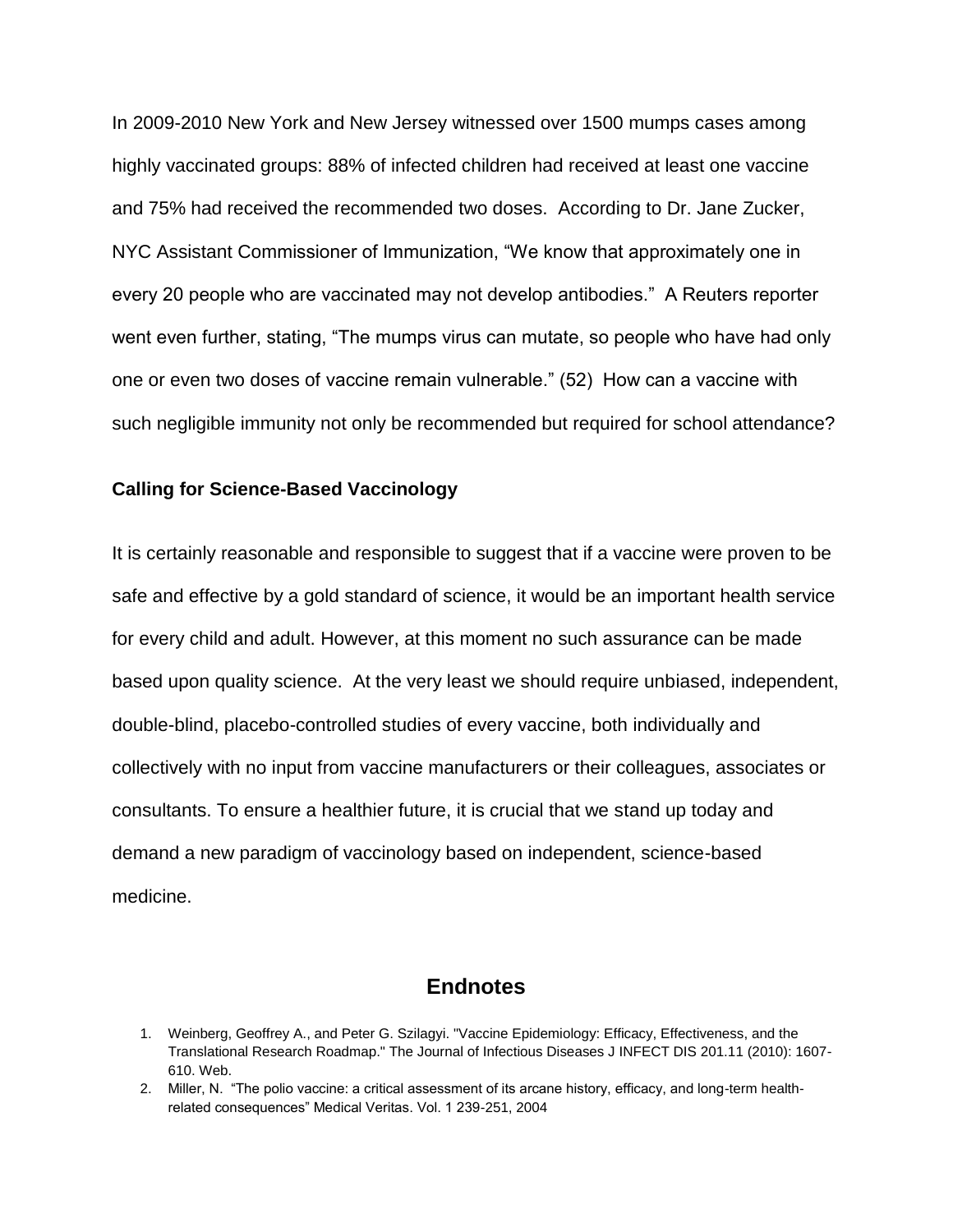- 3. McBean E. The Poisoned Needle. Mokelumne Hill, California: Health Research,1957
- 4. Ibid
- 5. Humphries, S. "Smoke, Mirrors and the Disappearance of Polio," International Medical Council on Vaccination. November 17, 2011
- 6. "Vaccine Pioneer Doctor Admits Polio Vaccine Caused Cancer" [http://healthimpactnews.com/2013/vaccine](http://healthimpactnews.com/2013/vaccine-pioneer-doctor-admits-polio-vaccine-caused-cancer/)[pioneer-doctor-admits-polio-vaccine-caused-cancer/](http://healthimpactnews.com/2013/vaccine-pioneer-doctor-admits-polio-vaccine-caused-cancer/)
- 7. Miller, N. "The polio vaccine: a critical assessment of its arcane history, efficacy, and long-term healthrelated consequences" Medical Veritas. Vol. 1 239-251, 2004
- 8. Alternatives Medicine Digest (AlternativesMedicine.com), "Vaccination is not Immunization,"
- 9. Vital Statistics of the United States 1987 Volume II Mortality Part A, U.S. Department of Health and Human Services,
- 10. Jefferson T, Physical Interventions to Interrupt or Reduce the Spread of Respiratory Viruses: Systematic Review. British Medical Journal 2009 Sep 21; 339
- 11. Zinkernagel RM Protective 'immunity' by pre-existent neutralizing antibody titers and preactivated T-cells but not by so-called 'immunological memory'." Immunological Review 2006, Jun, 211;310-319
- 12. James W. Immunization: The Reality Behind the Myth. Massachusetts: Bergin & Gervey; 1988.
- 13. Jefferson T et al, Vaccines for Preventing Influenza in Healthy Adults, Cochrane Database of Systematic Reviews 2010, Issue 7. Art. No.: CD001269. DOI: 10.1002/14651858.CD001269.pub4, June 3, 2010[, http://summaries.cochrane.org/CD001269/vaccines-to-prevent-influenza-in-healthy-adults,](http://summaries.cochrane.org/CD001269/vaccines-to-prevent-influenza-in-healthy-adults) accessed December 4, 2011
- 14. Ibid
- 15. 25. 'A Whole Industry Is Waiting For A Pandemic', Der Spiegel, [http://www.spiegel.de/international/world/0,1518,637119-2,00.html,](http://www.spiegel.de/international/world/0,1518,637119-2,00.html) accessed December 4, 2011
- 16. Doshi, P. "Influenza: Marketing Vaccine by Marketing Disease." BMJ 346 (2013): F3037. Accessed November 30, 2015. do[i:http://dx.doi.org/10.1136/bmj.f3037.](http://dx.doi.org/10.1136/bmj.f3037)
- 17. "What You Should Know and Do this Flu Season If You Are 65 Years and Older" <http://www.cdc.gov/flu/about/disease/65over.htm>
- 18. Simonsen, Lone, Reichert, Thomas, et al. . "Impact of Influenza Vaccination on Seasonal Mortality in the US Elderly Population." Arch Intern Med Archives of Internal Medicine 165, no. 3 (2005): 265. Accessed December 1, 2015. doi:10.1001/archinte.165.3.265.
- 19. Glezen, W P., and Lone Simonsen. "Commentary: Benefits of Influenza Vaccine in US Elderly--new Studies Raise Questions." International Journal of Epidemiology 35, no. 2 (2006): 352-53. Accessed December 1, 2015. doi:10.1093/ije/dyi293.
- 20. "Govt. Researchers: Flu Shots Not Effective in Elderly, After All" [https://sharylattkisson.com/govt](https://sharylattkisson.com/govt-researchers-flu-shots-not-effective-in-elderly-after-all/)[researchers-flu-shots-not-effective-in-elderly-after-all/](https://sharylattkisson.com/govt-researchers-flu-shots-not-effective-in-elderly-after-all/)
- 21. Urashima, M., T. Segawa, M. Okazaki, M. Kurihara, Y. Wada, and H. Ida. "Randomized Trial of Vitamin D Supplementation to Prevent Seasonal Influenza A in Schoolchildren." American Journal of Clinical Nutrition, 2010, 1255-260. Accessed November 30, 2015. doi:doi: 10.3945/ajcn.2009.29094.
- 22. Essen, Marina Rode Von, Martin Kongsbak, Peter Schjerling, Klaus Olgaard, Niels Ødum, and Carsten Geisler. "Vitamin D Controls T Cell Antigen Receptor Signaling and Activation of Human T Cells." Nature Immunology Nat Immunol 11, no. 4 (2010): 344-49. Accessed November 30, 2015. doi:10.1038/ni.1851.
- 23. . Lind, Peter. "U.S. Court Pays \$6 Million to Gardasil Victims." Washington Times. December 31, 2014. Accessed November 30, 2015. http://www.washingtontimes.com/news/2014/dec/31/us-court-pays-6-milliongardasil-victims/?page=all.
- 24. "Don't Give This to Your Daughter Despite What Your Doctor Says ." Dr. Mercola.com . http://articles.mercola.com/sites/articles/archive/2010/11/05/gardasil-vaccine-is-a-flop-for-good-reasons.aspx (accessed September 16, 2011).
- 25. 9/15/11. The Gary Null Show. Progressive Radio Network. 15 Sept. 2011. Radio.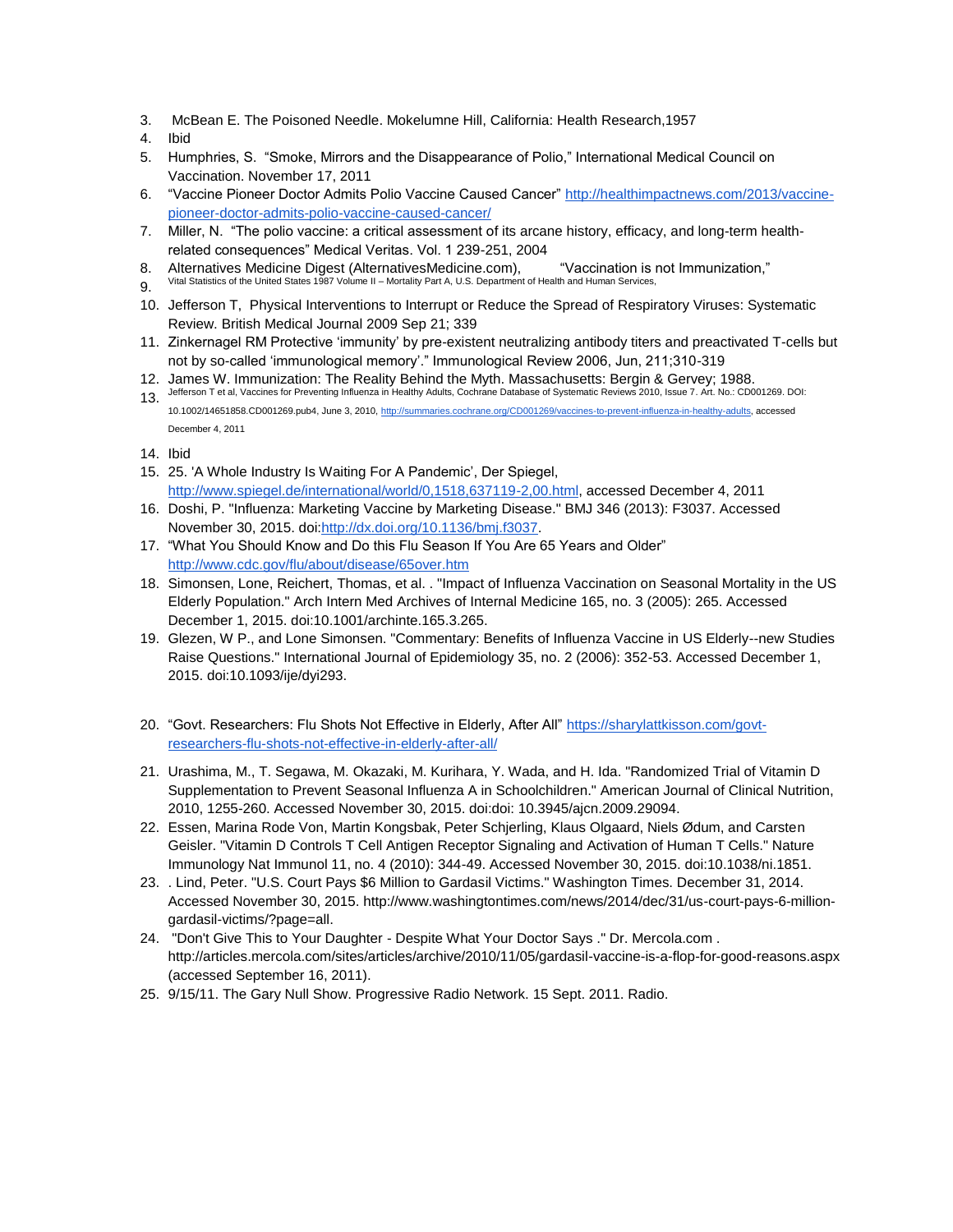- 26. Teen Vaccination Coverage 2014 National Immunization Survey-Teen (NIS-Teen[\)http://www.cdc.gov/vaccines/who/teens/vaccination-coverage.html](http://www.cdc.gov/vaccines/who/teens/vaccination-coverage.html)
- 27. Tomljenovic, Lucija, Jean Pierre Spinosa, and Christopher A. Shaw. "Human Papillomavirus (HPV) Vaccines as an Option for Preventing Cervical Malignancies: (How) Effective and Safe?" Current Pharmaceutical Design 19, no. 8 (2013): 1466-487. Accessed December 1, 2015.
- 28. Attkisson, Sharyl. "Gardasil Researcher Speaks Out CBS News." Breaking News Headlines: Business, Entertainment & World News - CBS News. http://www.cbsnews.com/stories/2009/08/19/cbsnews\_investigates/main5253431.shtml (accessed September 16, 2011).
- 29. 9/15/11. The Gary Null Show. Progressive Radio Network. 15 Sept. 2011. Radio
- 30. "Presentation Abstract[" http://www.abstractsonline.com/plan/ViewAbstract.aspx?mID=3682&sKey=7f019f73](http://www.abstractsonline.com/plan/ViewAbstract.aspx?mID=3682&sKey=7f019f73-accb-484e-becc-5ecc405f8ec5&cKey=e2313b32-d6ac-4443-ab2d-49c368ea3b89&mKey=19573a54-ae8f-4e00-9c23-bd6d62268424) [accb-484e-becc-5ecc405f8ec5&cKey=e2313b32-d6ac-4443-ab2d-49c368ea3b89&mKey=19573a54-ae8f-](http://www.abstractsonline.com/plan/ViewAbstract.aspx?mID=3682&sKey=7f019f73-accb-484e-becc-5ecc405f8ec5&cKey=e2313b32-d6ac-4443-ab2d-49c368ea3b89&mKey=19573a54-ae8f-4e00-9c23-bd6d62268424)[4e00-9c23-bd6d62268424](http://www.abstractsonline.com/plan/ViewAbstract.aspx?mID=3682&sKey=7f019f73-accb-484e-becc-5ecc405f8ec5&cKey=e2313b32-d6ac-4443-ab2d-49c368ea3b89&mKey=19573a54-ae8f-4e00-9c23-bd6d62268424)
- 31. Hildesheim, A., R. Herrero, S. Wacholder, A. C. Rodriguez, D. Solomon, M. C. Bratti, J. T. Schiller, P. Gonzalez, G. Dubin, C. Porras, S. E. Jimenez, and D. R. Lowy. "Effect Of Human Papillomavirus 16/18 L1 Viruslike Particle Vaccine Among Young Women With Preexisting Infection: A Randomized Trial." JAMA: The Journal of the American Medical Association 298, no. 7 (2007): 743-53.
- 32. Ibid
- 33. <http://www.cancer.gov/about-cancer/causes-prevention/risk/infectious-agents/hpv-fact-sheet>
- 34. Park, Alice. "Pap Tests: Another Revision of Recommendations TIME." Breaking News, Analysis, Politics, Blogs, News Photos, Video, Tech Reviews - TIME.com. http://www.time.com/time/health/article/0,8599,1942044,00.html (accessed September 16, 2011).
- 
- 35. ] 9/15/11. The Gary Null Show. Progressive Radio Network. 15 Sept. 2011. Radio.
- 36. <http://sanevax.org/>
- 37. "Help Protect Babies from Whooping Cough[" http://www.cdc.gov/features/pertussis/](http://www.cdc.gov/features/pertussis/)
- 38. Martin, S. W., L. Pawloski, M. Williams, K. Weening, C. Debolt, X. Qin, L. Reynolds, C. Kenyon, G. Giambrone, K. Kudish, L. Miller, D. Selvage, A. Lee, T. H. Skoff, H. Kamiya, P. K. Cassiday, M. L. Tondella, and T. A. Clark. "Pertactin-Negative Bordetella Pertussis Strains: Evidence for a Possible Selective Advantage." Clinical Infectious Diseases 60, no. 2 (2014): 223-27. Accessed December 1, 2015. doi:10.1093/cid/ciu788.
- 39. Stobbe, Mike. "Study: Whooping Cough Vaccination Fades in 3 Years." Yahoo Finance. September 19, 2011. Accessed November 11, 2015. http://finance.yahoo.com/news/Study-Whooping-cough-apf-2422268709.html.
- 40. Long, G. H., A. T. Karanikas, E. T. Harvill, A. F. Read, and P. J. Hudson. "Acellular Pertussis Vaccination Facilitates Bordetella Parapertussis Infection in a Rodent Model of Bordetellosis." Proceedings of the Royal Society B: Biological Sciences 277, no. 1690 (2010): 2017-025. Accessed December 1, 2015. doi:10.1098/rspb.2010.0010.
- 41. "Meeting of the Board of Scientific Counselors, Office of Infectious Diseases Centers for Disease Control and Prevention" http://www.cdc.gov/maso/facm/pdfs/BSCOID/2013121112\_BSCOID\_Minutes.pdf
- 42. Martin, S. W., L. Pawloski, M. Williams, K. Weening, C. Debolt, X. Qin, L. Reynolds, C. Kenyon, G. Giambrone, K. Kudish, L. Miller, D. Selvage, A. Lee, T. H. Skoff, H. Kamiya, P. K. Cassiday, M. L. Tondella, and T. A. Clark. "Pertactin-Negative Bordetella Pertussis Strains: Evidence for a Possible Selective Advantage." Clinical Infectious Diseases 60, no. 2 (2014): 223-27. Accessed December 1, 2015. doi:10.1093/cid/ciu788.
- 43. Warfel, J. M., L. I. Zimmerman, and T. J. Merkel. "Acellular Pertussis Vaccines Protect against Disease but Fail to Prevent Infection and Transmission in a Nonhuman Primate Model." Proceedings of the National Academy of Sciences 111, no. 2 (2013): 787-92. Accessed December 1, 2015. doi:10.1073/pnas.1314688110.